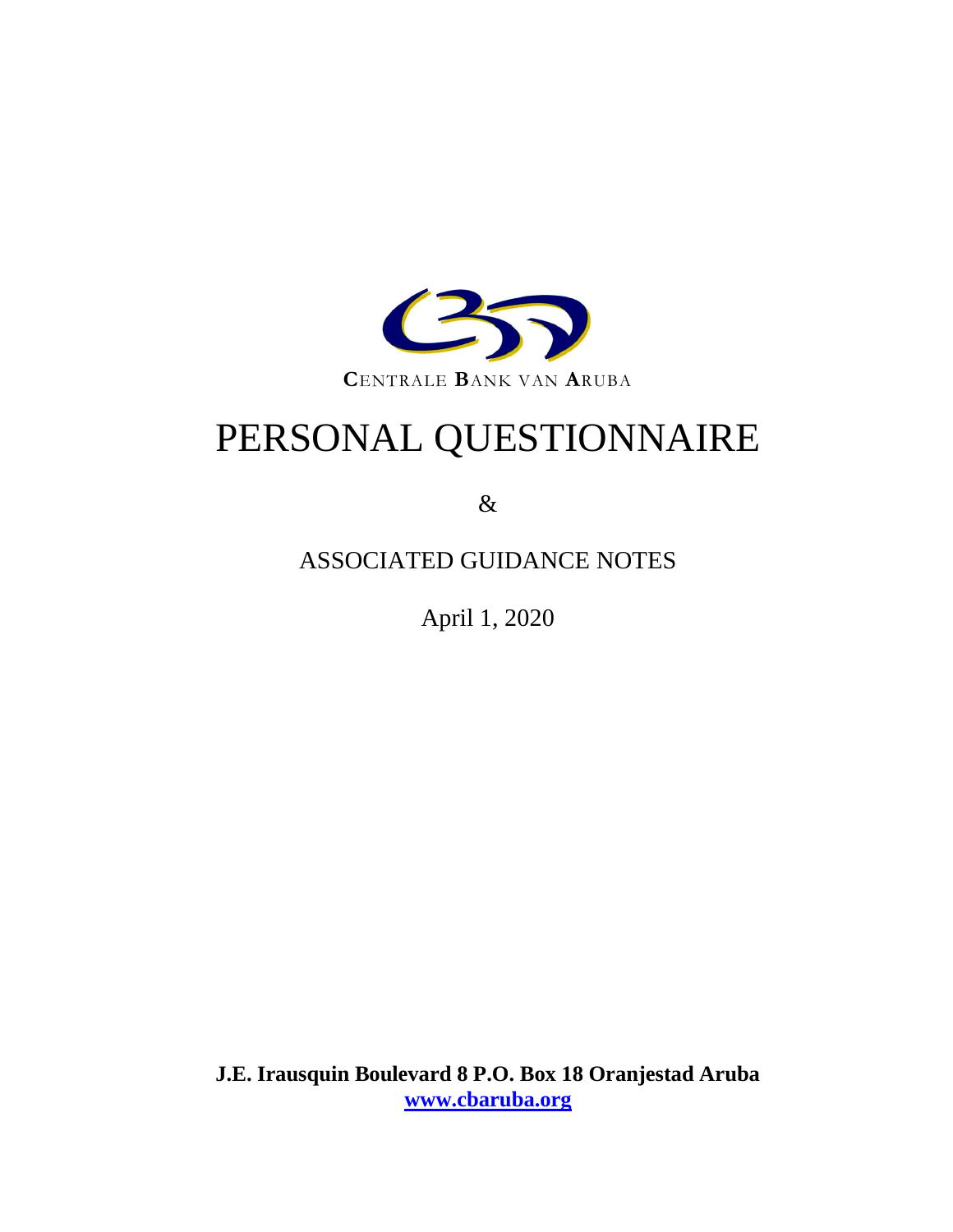# **GUIDANCE NOTES**

#### **PURPOSE AND SCOPE**

The Centrale Bank van Aruba ('**CBA**') is, amongst other things, responsible for the integrity and suitability testing of prospective Key Persons (Candidates) in relation to an entity under its supervision pursuant to:

- the State Ordinance on the Supervision of the Credit System (*Landsverordening toezicht kredietwezen* or '**SOSCS**') 1 ;
- the State Ordinance on the Supervision of the Insurance Business (*Landsverordening toezicht*  verzekeringsbedrijf or '**SOSIB**')<sup>2</sup>;
- the State Ordinance on the Supervision of Money Transfer Companies (*Landsverordening toezicht geldtransactiebedrijven* or '**SOSMTC**')<sup>3</sup> ; and
- the State Ordinance on the Supervision of Trust Service Providers (*Landsverordening toezicht trustkantoren* or '**SOSTSP**')<sup>4</sup> ;
- the State Ordinance on Company Pension Funds (*Landsverordening ondernemingspensioen*fondsen or '**SOCPF**')<sup>5</sup>;
- the State Ordinance on the Supervision of the Securities Business (*Landsverordening toezicht effectenverkeer* or '**SOSSB**'). 6
- the State Decree on the Supervision of Insurance Brokers (*Landsbesluit toezicht assurantiebemiddelaars* or 'SDSIB')<sup>7</sup>;

(henceforth referred to as the '**Supervisory Laws**')

Pursuant to the Supervisory Laws, the CBA's prior approval is required to appoint or become a Key Person. In this respect, relevant information must be submitted to enable the CBA to assess the integrity and suitability of the Candidate.

These guidance notes seek to assist Applicants and Candidates by clarifying areas of uncertainty that may arise when completing or answering questions contained within this Personal Questionnaire ('**PQ**').

When assessing integrity the CBA looks at facts and circumstances that are relevant to ascertain if the behaviour of the Candidate is in line with a sound execution of the key position. When assessing suitability the CBA looks at the knowledge, experience and professional conduct of the Candidate as evident from, for instance, education, work experience, competences and their practical application. Suitability testing takes into account the key position, the nature, scope, complexity, and risk profile of the Regulated Entity, and the composition<sup>8</sup> and functioning of the respective managing or supervisory body as a whole. If the integrity of the Candidate is not beyond doubt and/or the suitability is not sufficient to fulfil the function in question, the CBA can refuse the request for approval of the Candidate in a key position.

<sup>&</sup>lt;sup>1</sup> Article 5, paragraph 1, subsections a, b and c; and article 9 of the SOSCS.

<sup>&</sup>lt;sup>2</sup> Article 6, paragraph 1, subsections a and b; and article 17 of the SOSIB.

<sup>3</sup> Article 4, paragraph 1, subsections a, b and c; and article 5, paragraphs 2 and 3 of the SOSMTC.

<sup>4</sup> Article 3, paragraph 1, subsections b, c and d; and article 5; and article 5a of the SOSTSP.

<sup>5</sup> Article 4 of the SOCPF.

<sup>6</sup> Article 19 and article 20 of the SOSSB.

<sup>7</sup> Article 6 of the SDSIB.

<sup>&</sup>lt;sup>8</sup> In the assessment of the composition of the Supervisory Board, the CBA also takes into account the independence requirements as laid down in the Corporate Governance Policy Papers.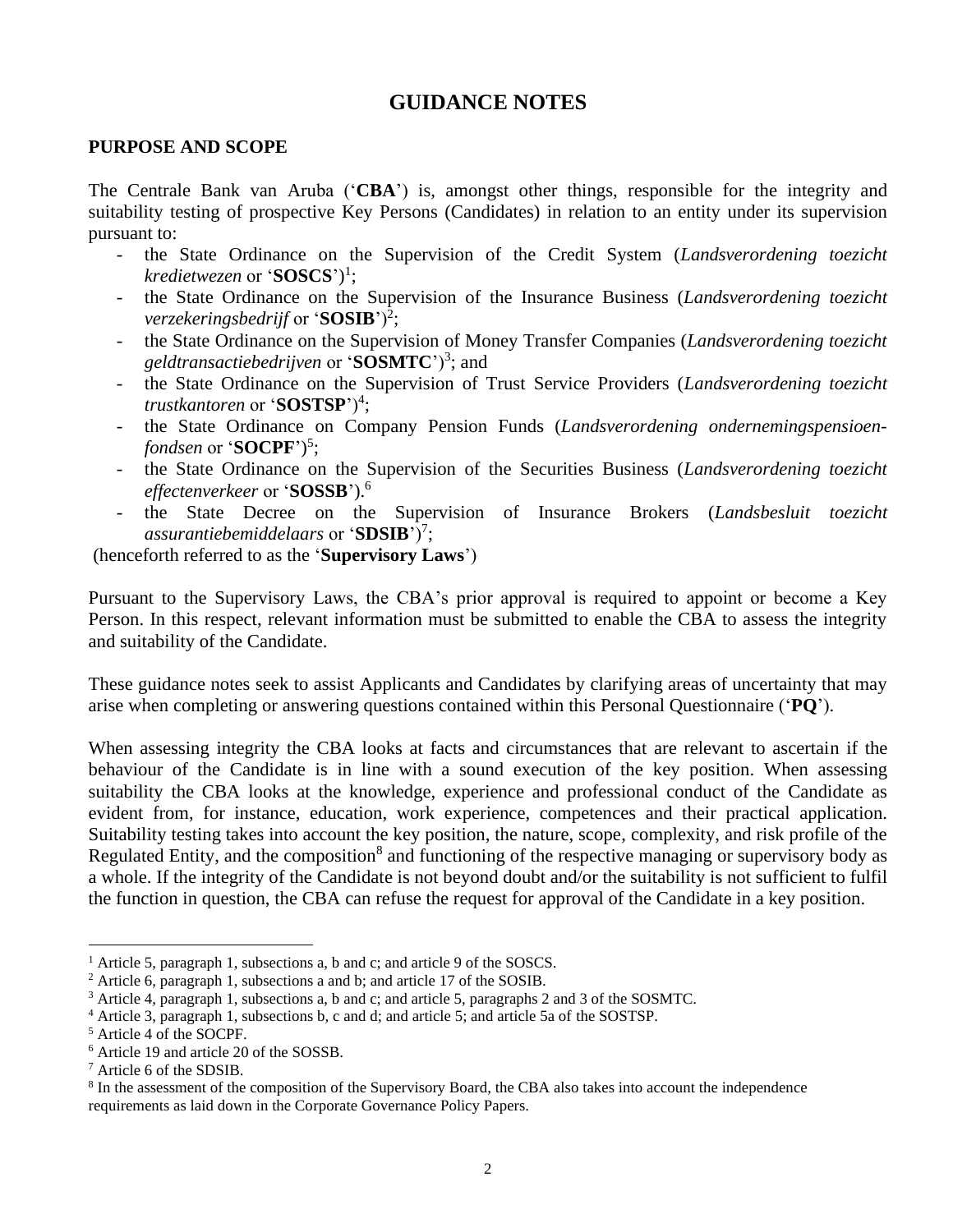For the purpose of this PQ and associated guidance notes:

**Applicant** includes the Regulated Entity which has filed an application for approval to appoint a Key Person or, in case the application relates to a qualifying holding<sup>9</sup> in a Regulated Entity, the person who holds or will hold the qualifying holding.

**Candidate** means the prospective Key Person.

**CBA** means Centrale Bank van Aruba.

#### **Key Person** is

- a. a natural person who is a managing director or a person who otherwise (co)-determines the policy of a Regulated Entity;
- b. a natural person who is a member of the supervisory board or a comparable body of a Regulated Entity;
- c. a holder (natural person) of a qualifying holding in a Regulated Entity (excluding company pension funds) or, in case the holder of the qualifying holding is a legal person, the persons who determine the policy of this legal person.

**Regulated Entity** includes an entity that is regulated under any of the Supervisory Laws and supervised by the CBA.

## **PROCESS FOR APPROVAL**

The process for approval usually involves at least three parties:

- the Applicant;
- the Candidate;
- the CBA.

After the Candidate and the Applicant have completed the PQ, the Applicant must submit the PQ and all other requested documents to the CBA for its review and approval.

Upon completion of the assessment and after the CBA has reached a conclusion on the integrity and suitability of the Candidate (which may take up to thirteen weeks once all requested information and documents are in the CBA's possession), the CBA sends its decision to the Applicant. It is very important that the CBA be informed of the proposed commencing date. In this regard it is noteworthy to mention that the Candidate may not exercise the proposed function without the CBA's prior approval. The CBA's decision is subject to objection and appeal by both the Applicant and the Candidate in accordance with the provisions of the State Ordinance on Administrative Proceedings (*Landsverordening administratieve rechtspraak*).

<sup>&</sup>lt;sup>9</sup> A qualifying holding is a direct or indirect holding of ten percent or more of the issued share capital or the ability to exercise directly or indirectly ten percent or more of the voting rights or comparable control.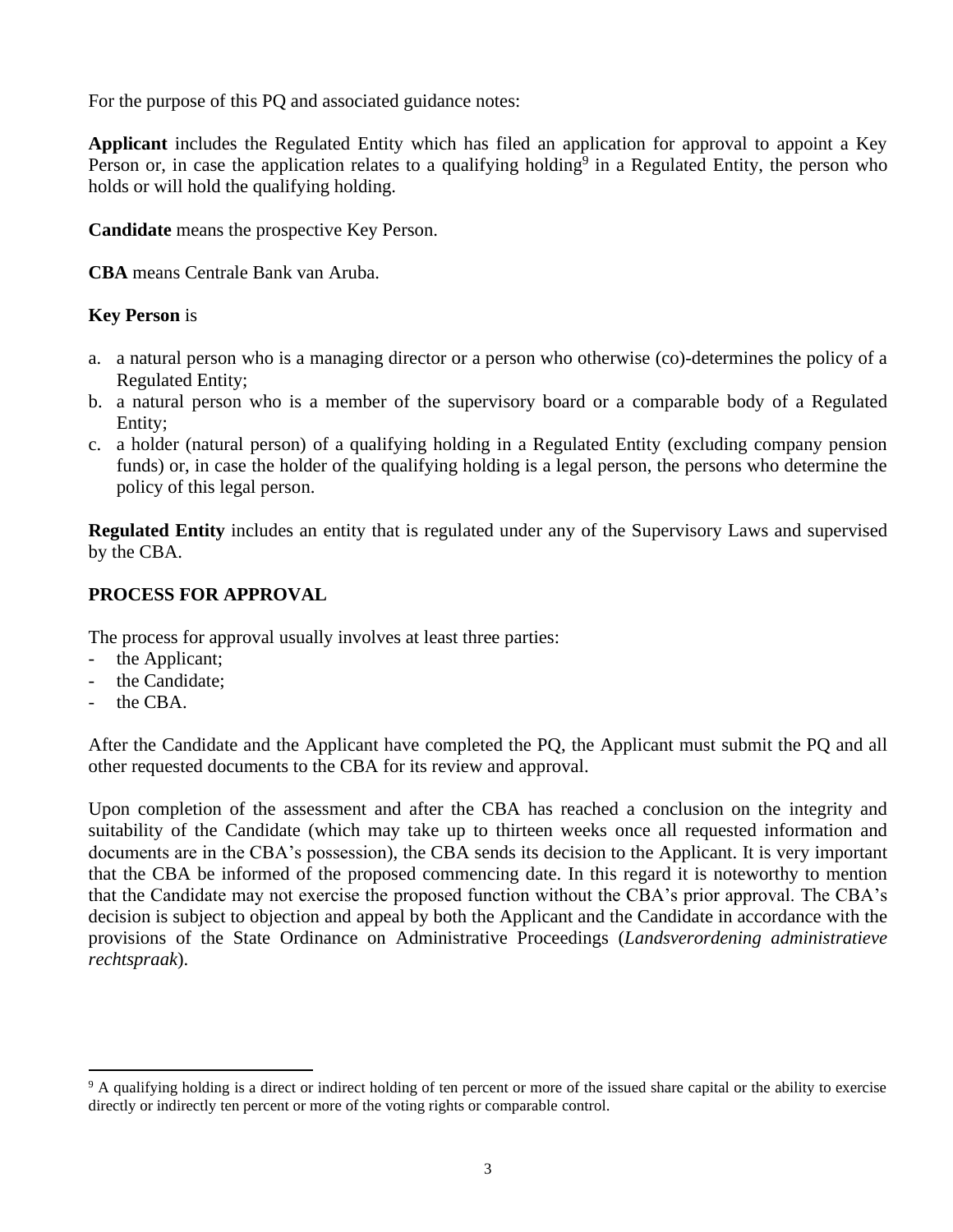Notwithstanding legal procedures regarding the CBA's decision, the Candidate concerned may not act as a Key Person until the CBA has given its written approval.

It should be noted that approval by the CBA always concerns a specific position in relation to a specific Regulated Entity in specific circumstances. If circumstances change (e.g. the Regulated Entity becomes active in a new field of business), or the person concerned is to be appointed in a new Key Person position or in a Key Position at a different Regulated Entity, a new application must be filled out and submitted to the CBA (see section "*Continuing obligation to advise the CBA of changes"* below).

### **The CBA reserves the right to request a PQ to be completed if, in the CBA's opinion, the person is considered to be a Key Person.**

### **REQUIRED INFORMATION**

In addition to the PQ, the following documents must be submitted to the CBA as part of the application.

#### **Documents and information to be provided by the Applicant**:

- a formal request for the appointment of the proposed Candidate, including the reason(s) for the proposed appointment;
- the Regulated Entity's recruitment and selection policy and procedures. This concerns in any case the actual assessment that was followed for the recruitment and selection of the Candidate. If a suitability matrix of the body at which the Candidate will become a member is available this must also be submitted;
- the profile of the function concerned. This profile must at least contain information on the tasks and responsibilities (focus areas) and the expected time expenditure, the required knowledge, experience and competences for the function concerned; and
- the Regulated Entity's decision-making process regarding the selection of a Candidate and the considerations that led to the outcome of the selection process. The considerations must indicate the extent to which the Candidate meets the function profile, in terms of knowledge, experience, competences and professional conduct, taking into account the composition and functioning of the body of which the Candidate will become a member.

#### **Documents and information to be provided by the Candidate**:

- a certified true copy of the photograph and signature page(s) of the Candidate's passport ensuring that the photograph is clear and the signature legible;  $10$
- an extract (*uittreksel*) from the Civil Registry (*Bevolkingsregister*) regarding the Candidate not older than two (2) months;
- a declaration of good conduct (*Verklaring omtrent het gedrag*) or an equivalent declaration from the relevant judicial authority from where the Candidate is domiciled, not older than three (3) months;
- a declaration of good standing of the tax authority (*Verklaring van fiscaal gedrag*) from where the Candidate is domiciled, not older than three (3) months.
- copies of the test results of any assessment with respect to the Candidate's integrity or suitability by a regulator (in Aruba or elsewhere) in charge with financial supervision;

 $10$  This copy must be certified by a Key Person approved by the CBA or a civil notary. The Key Person certifying the copy of the passport should state, "I certify that this is a true copy of the original page(s) of the passport of [individual's name] presented to me on [date]." The Key Person certifying should also sign and date the copy and print their name and capacity in which they have signed.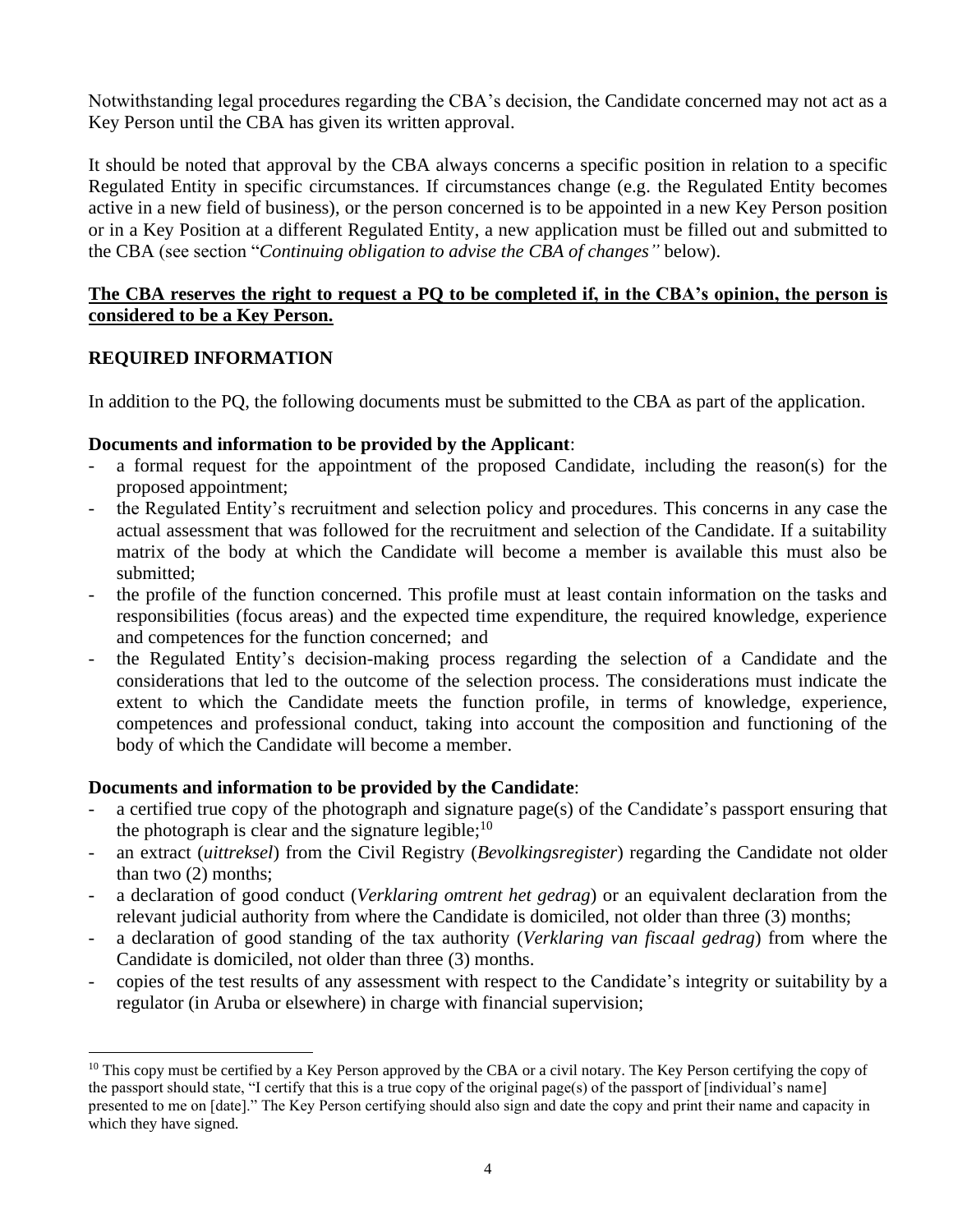- copies of the Candidate's certificated qualifications (including proof of relevant courses attended);
- the Candidate's curriculum vitae; and
- if the Candidate holds any direct or indirect financial and/or controlling interest of ten percent or more in another institution, a copy of the articles of incorporation, the shareholders' register, an extract from the Chamber of Commerce, and the most recent financial statements of that institution.

If the CBA deems it necessary, it may ask the Applicant or Candidate for additional information. Furthermore, the CBA may invite the Candidate for an interview. The CBA may also consult with third parties, such as the references provided by the Candidate, the Chamber of Commerce and Industry Aruba, law enforcement agencies, foreign regulators in charge with financial supervision, tax authorities and any other agencies or persons that may be able to provide relevant information on the Candidate. By submitting and signing this PQ both the Applicant and the Candidate provide their consent to the information gathering by the CBA from third parties.

## **CONTINUING OBLIGATION TO ADVISE THE CBA OF CHANGES**

On an on-going basis, the CBA is to be informed of any changes to information previously submitted in the PQ and all other circumstances that can reasonably be considered relevant to the CBA's assessment of the Key Person involved. This obligation lies with the Applicant. On the basis of the new information, or other new facts or circumstances, the CBA may decide to conduct a reassessment of the Key Person's integrity and suitability.

### **RESIGNATIONS**

Should a Key Person cease to fulfill this role, the CBA should be advised by the Regulated Entity of the date that the Key Person ceased acting in this capacity and the reason for such cessation. However, should a person be a Key Person by way of his or her qualifying holding in the Regulated Entity, the CBA should be informed of any change in the qualifying holding by the person holding the (qualifying) holding.

### **COMMUNICATION WITH KEY PERSONS**

The CBA will in principle communicate with the Applicant. However, the CBA may invite the Candidate for an interview and thus have direct contact with this person. Also for clarifications on matters that regard the Applicant's antecedents, the CBA may decide to contact the Applicant directly.

### **GENERAL POINTS**

This PQ comprises of 13 sections and each section contains a number of questions. All questions contained in the PQ must be answered.

#### **All responses should be typed or written in blue ink.**

Incomplete PQs will be returned to the Applicant for completion and resubmission. The Key Person should initial all amendments to confirm they are correct.

All (other) facts and circumstances that can reasonably be considered relevant to the CBA's assessment must be disclosed in the application. Withholding such information may be considered as providing misleading information and as such may have consequences for this application and future applications.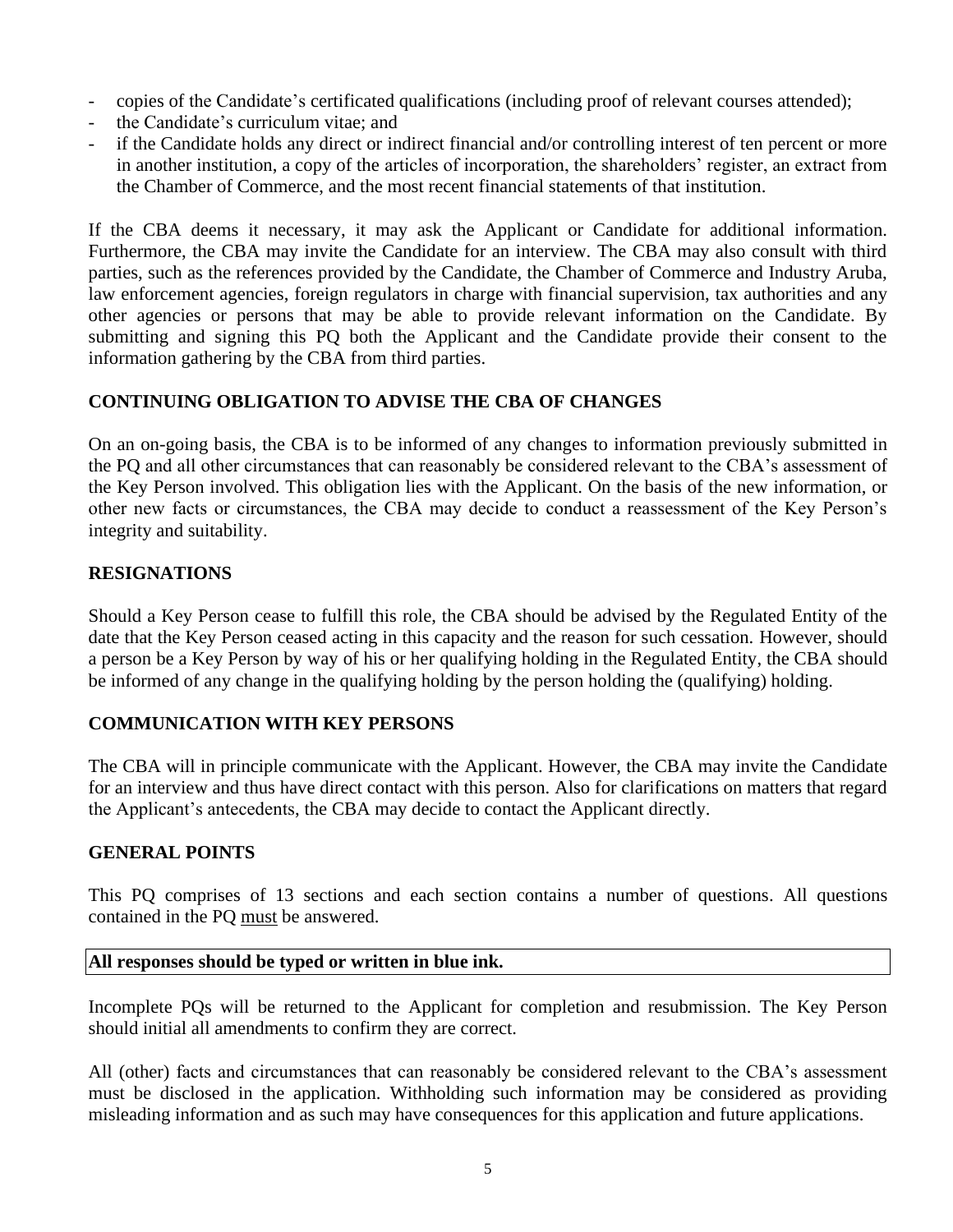If you have any further questions concerning the completion of this form, you can contact the CBA via email address: [informationcenter@cbaruba.org.](mailto:informationcenter@cbaruba.org)

# **SUBMISSION OF THE PQ**

After completion, the PQ should be signed by both the Applicant and the Candidate. The Applicant must submit its request for the appointment of the proposed Candidate, including the filled-out PQ and required documents, to the CBA in hardcopy and provide the CBA with an electronic readable version (pdf format) via e-mail address [informationcenter@cbaruba.org.](mailto:informationcenter@cbaruba.org)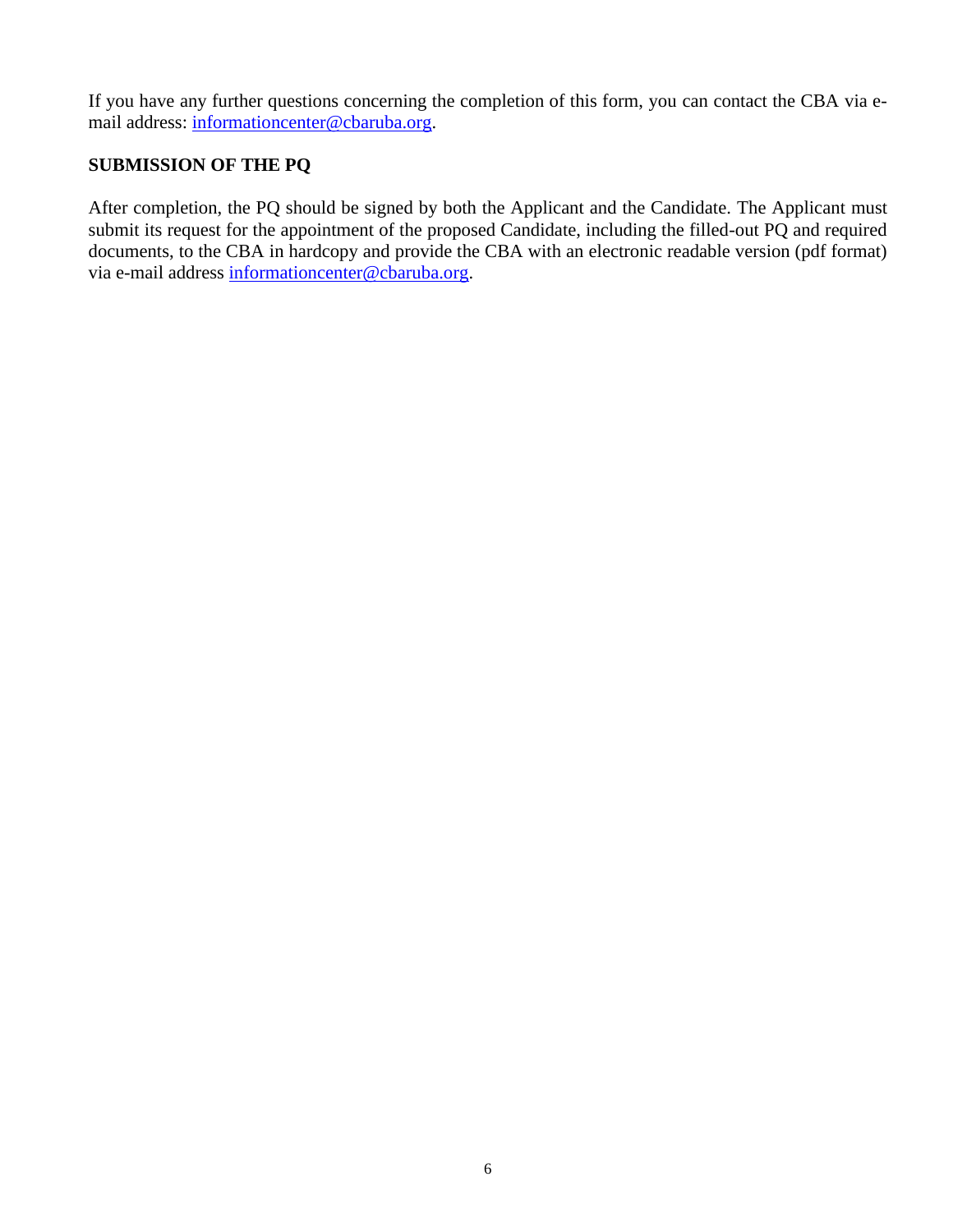

# **PERSONAL QUESTIONNAIRE**

# **All questions must be answered.**

# **Please refer to the Guidance Notes to aid completion of this Personal Questionnaire.**

All responses should be typed or written in **blue ink**.

Any attachments should be clearly referenced to the relevant question(s) and signed by the individual completing the Personal Questionnaire, as confirmation that they are complete and accurate.

The CBA reserves the right to seek references from organizations and individuals named in this Personal Questionnaire, including foreign regulatory authorities. It is important, therefore, to ensure that **full and accurate names, addresses, and contact information** are provided.

> **J.E. Irausquin Boulevard 8 P.O. Box 18 Oranjestad Aruba [www.cbaruba.org](http://www.cbaruba.org/)**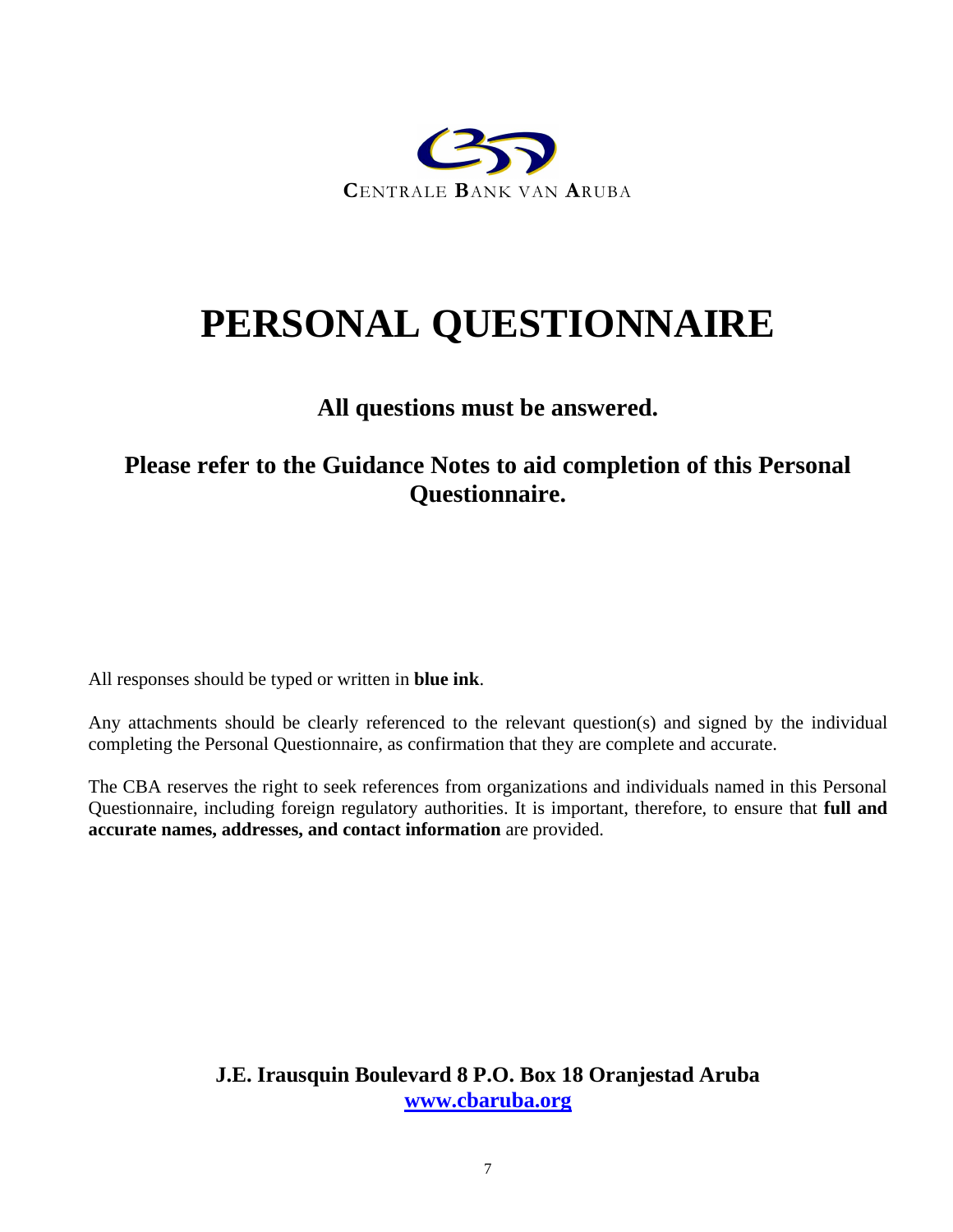

# *Information to be provided by the Applicant*

All responses should be typed or written in **blue ink**.

# **SECTION 1**

### **1.1 Name and address of the Regulated Entity at which the Candidate will become a Key Person:**

#### **1.2 In which function will the Candidate become a Key Person:**

Please provide the job title and a brief description of the role to be undertaken. If the Candidate is to fulfil more than one role, please specify.

**1.3 Please state the main tasks and responsibilities in respect of the function in which the Candidate will become a Key Person:**

#### **1.4 Proposed commencement date of the Key Person's duties:**

Please note that the proposed commencement is a date in the future and cannot be the same date as the Application form due to the fact that only after the CBA's approval the Key Person is allowed to exercise the proposed function.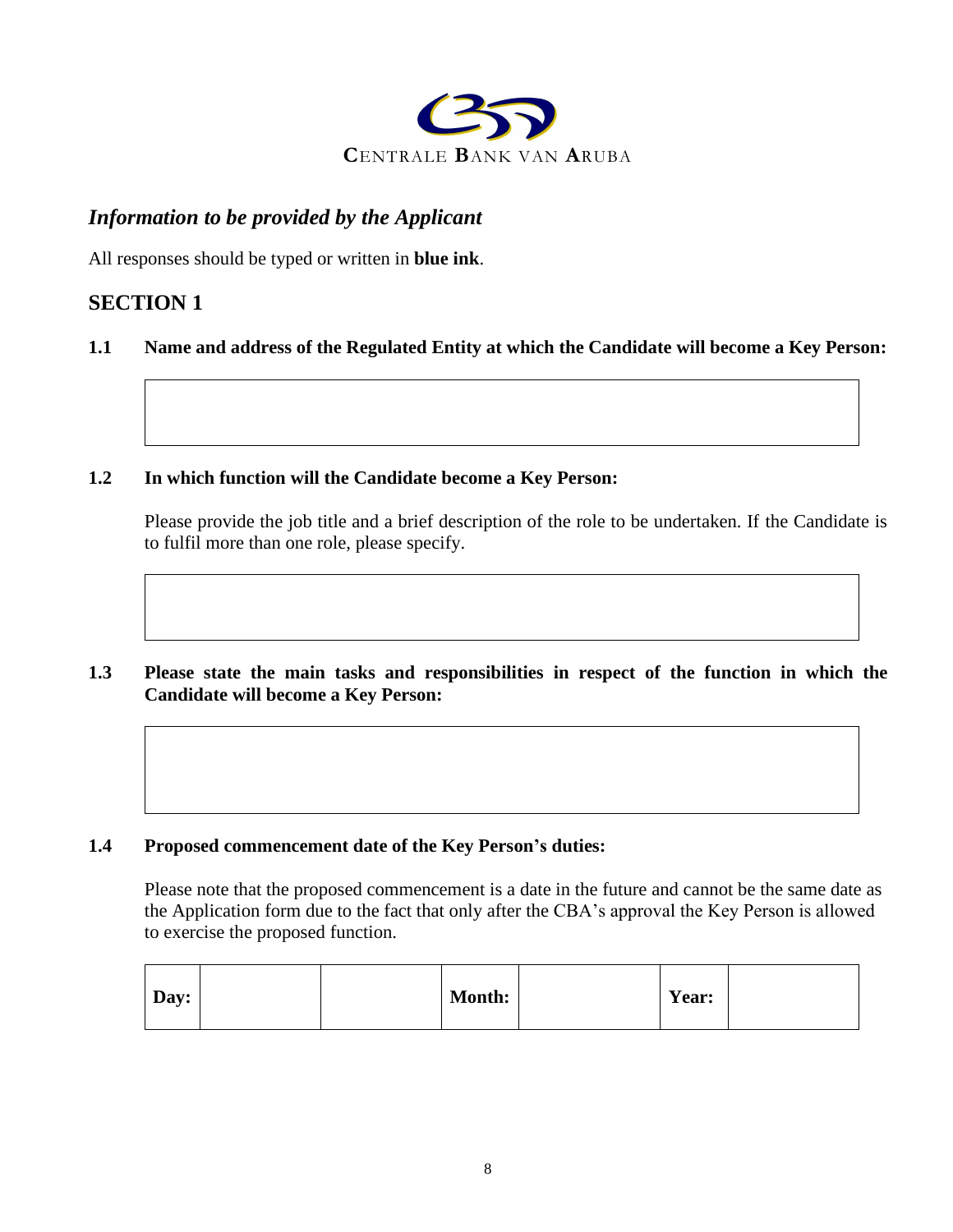### **1.5 Provide an overview of the new composition of the Managing Board or Supervisory Board after the appointment and approval of the proposed Candidate.**

Please state for each Supervisory Board member whether he/she is independent.

## **1.6 Mark the relevant boxes to indicate the legislation under which you are seeking approval:**

 $\mathbf{r}$ 

| <b>State Ordinance on the Supervision of the Credit System</b>        |  |
|-----------------------------------------------------------------------|--|
| <b>State Ordinance on the Supervision of the Insurance Business</b>   |  |
| <b>State Ordinance on the Supervision of Money Transfer Companies</b> |  |
| <b>State Ordinance on the Supervision of Trust Service Providers</b>  |  |
| <b>State Ordinance on the Supervision of the Securities Business</b>  |  |
| <b>State Ordinance on Company Pension Funds</b>                       |  |
| <b>State Decree on the Supervision of Insurance Brokers</b>           |  |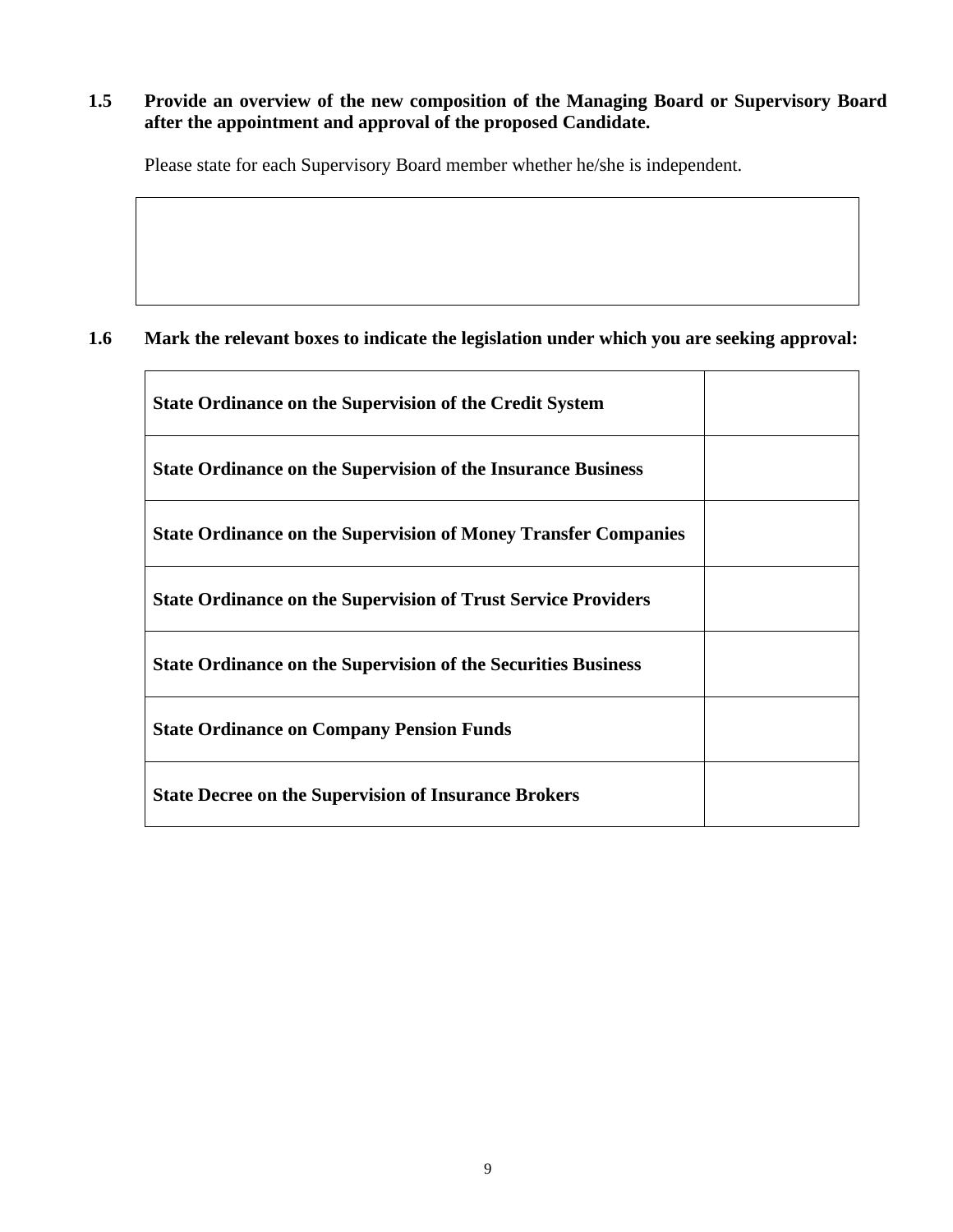# *Information to be provided by the Candidate*

All responses should be typed or written in **blue ink**.

Please refer to the Guidance Notes to aid completion of this PQ.

## **If you need more writing space to answer a question than provided by this PQ, please provide the requested details on a clearly referenced attachment. The answers provided must be legible.**

# **SECTION 2 – Personal Details**

## **2.1 Surname:**

| Title(s): |  |
|-----------|--|
|           |  |
|           |  |

#### **2.2 Given name(s):**



#### **2.3 Place of birth:**

| Town/City: | <b>Country</b> |  |
|------------|----------------|--|
|            |                |  |

#### **2.4 Date of birth:**

| Day:<br><b>Month:</b><br>Year: |  |
|--------------------------------|--|
|--------------------------------|--|

## **2.5 Nationalities and how acquired:**

| Nationality: |  | <b>Acquired:</b> |  |
|--------------|--|------------------|--|
|--------------|--|------------------|--|

#### **2.6 Private address (including, if applicable, postal code):**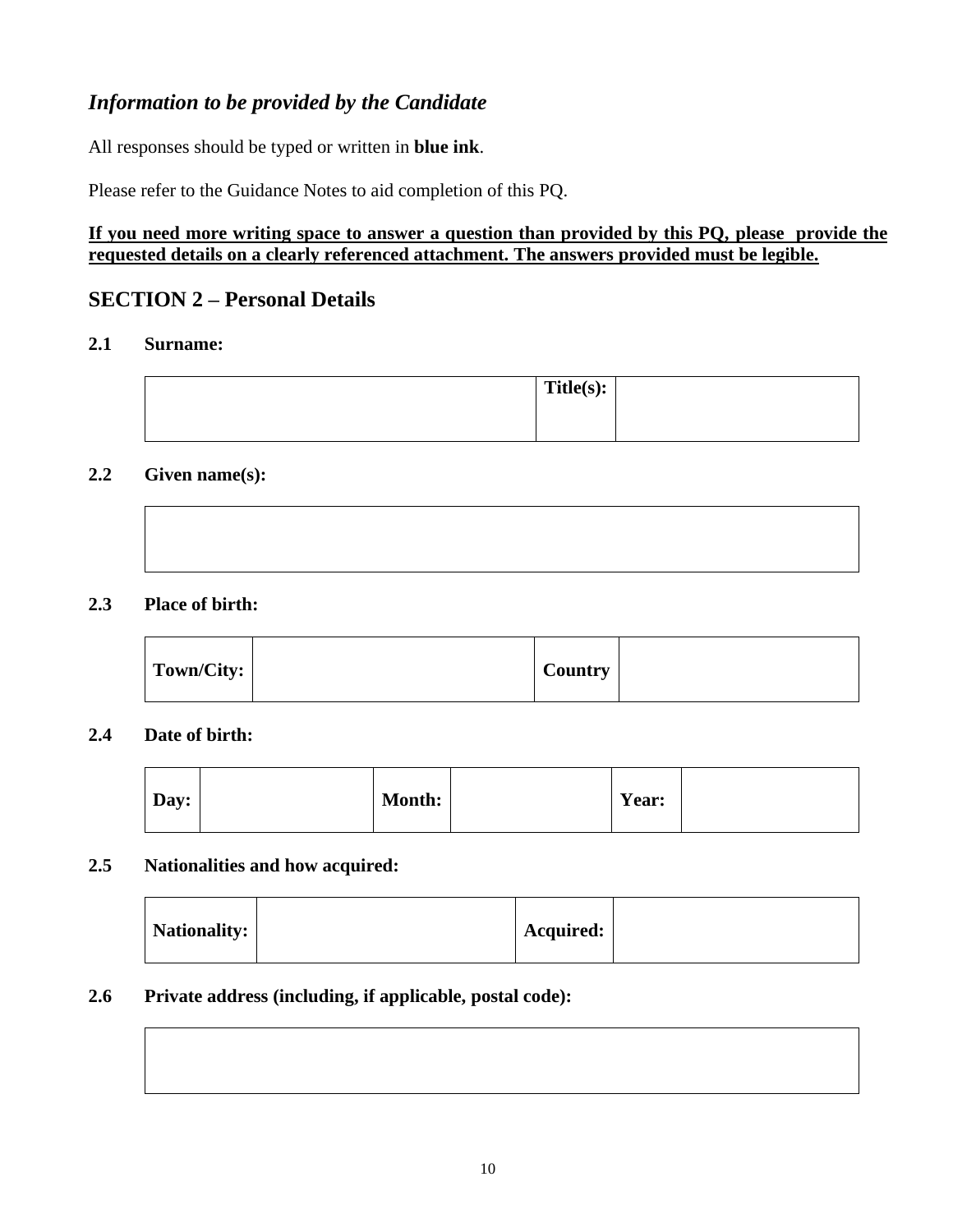## **Home telephone number:**

| Number:<br>Country/area<br>code: |
|----------------------------------|
|----------------------------------|

## **Personal mobile number:**

## **Private email address:**

| 2.7 | <b>Business telephone number:</b> |  |
|-----|-----------------------------------|--|
|     |                                   |  |

| Country/area | Number: |  |
|--------------|---------|--|
| code:        |         |  |

**Business fax number:**

| Country/area | Number: |  |
|--------------|---------|--|
| code:        |         |  |

## **Business email address:**

## **2.8 Passport:**

| Number: | <b>Expiry</b> |  |
|---------|---------------|--|
|         | - 47<br>date: |  |

| <b>Issuing country:</b> |  |
|-------------------------|--|
|                         |  |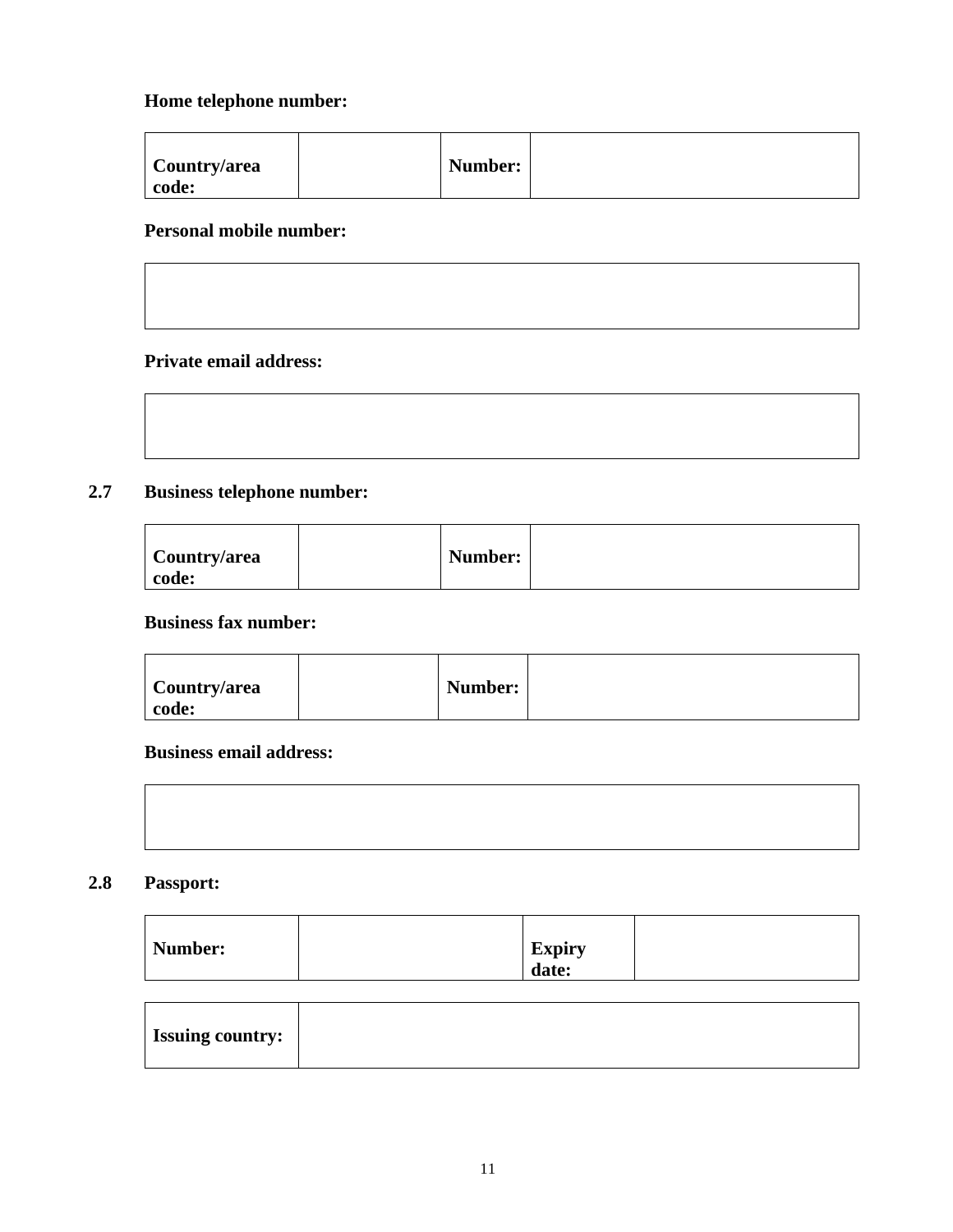#### **2.9 Have you ever changed your name?**

Please include details of any changes to your name, including forenames and surnames, e.g. through marriage.

**\*YES / NO**

**\*If YES, please list all previous names (given names and surnames), the dates on which they were changed and reasons for the change.**

| Previous full name(s) $\&$<br>title | Date<br>changed | Registry at which details are<br>recorded | <b>Reason for</b><br>change |
|-------------------------------------|-----------------|-------------------------------------------|-----------------------------|
|                                     |                 |                                           |                             |
|                                     |                 |                                           |                             |

## **2.10 Have you changed your private address at any time in the previous ten years?**

**\*YES / NO**

**\*If YES, please give details of each address and the date (mm/yy) on which it changed.**

| Previous address(es) | Date changed |
|----------------------|--------------|
|                      |              |
|                      |              |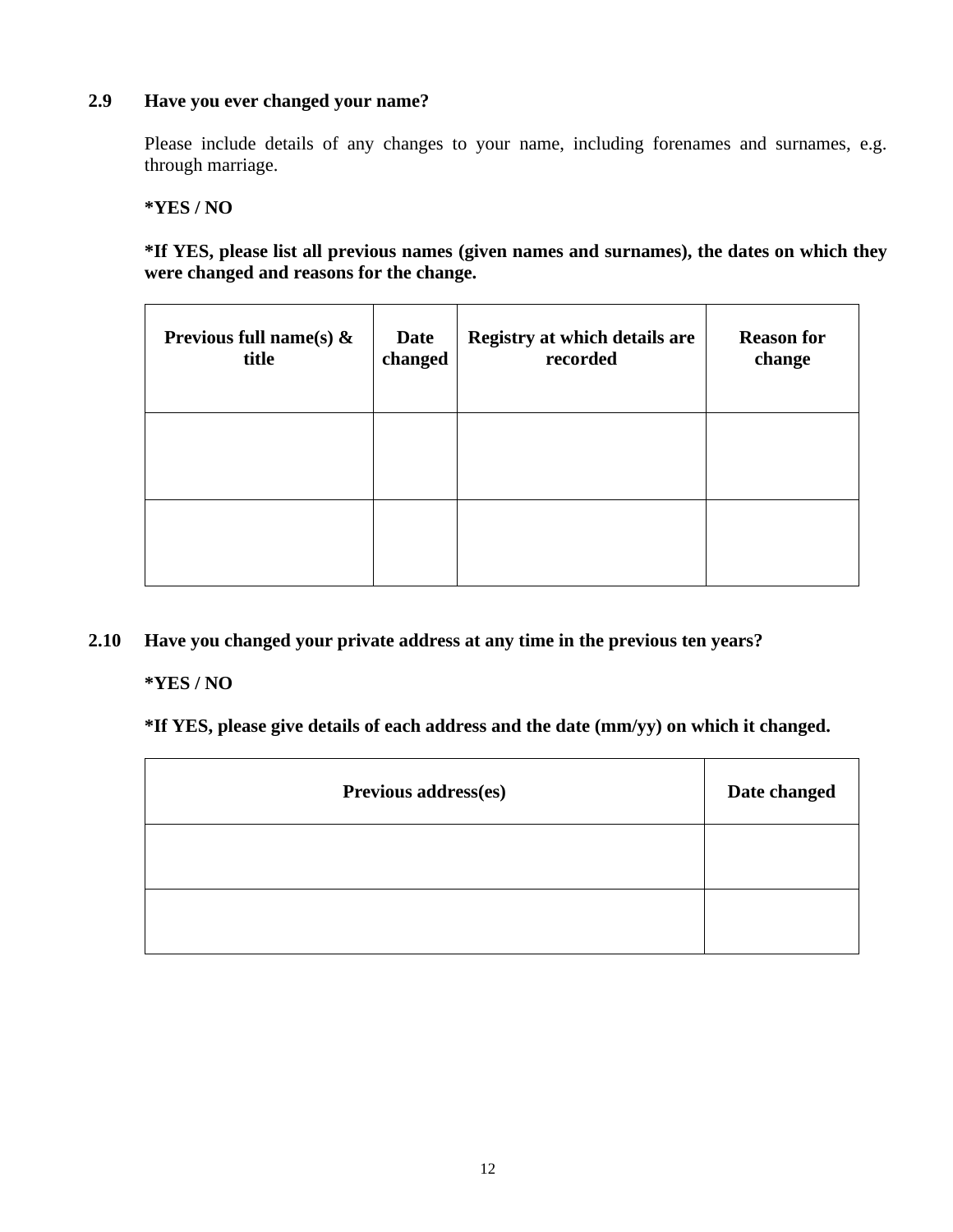**2.11 Have you ever changed your nationality?**

## **\*YES / NO**

**\*If YES, please list all previous nationalities, the date, how they were acquired/lost.**

| Previous nationalit(y)(ies) | Date changed | <b>Acquired by</b> | Lost through |
|-----------------------------|--------------|--------------------|--------------|
|                             |              |                    |              |
|                             |              |                    |              |

### **2.12 Please provide the name(s) and address(es) of all banks where you hold accounts.**

| Name(s) of bank(s) | Address(es) |
|--------------------|-------------|
|                    |             |
|                    |             |
|                    |             |
|                    |             |

## **2.13 Are you a 'Politically Exposed Person' (PEP)?**

A PEP or Politically Exposed Person means a person who holds or held a prominent public position, as well as direct family members and direct associates of such a person.

### **\*YES / NO**

#### **\*If YES, please give details.**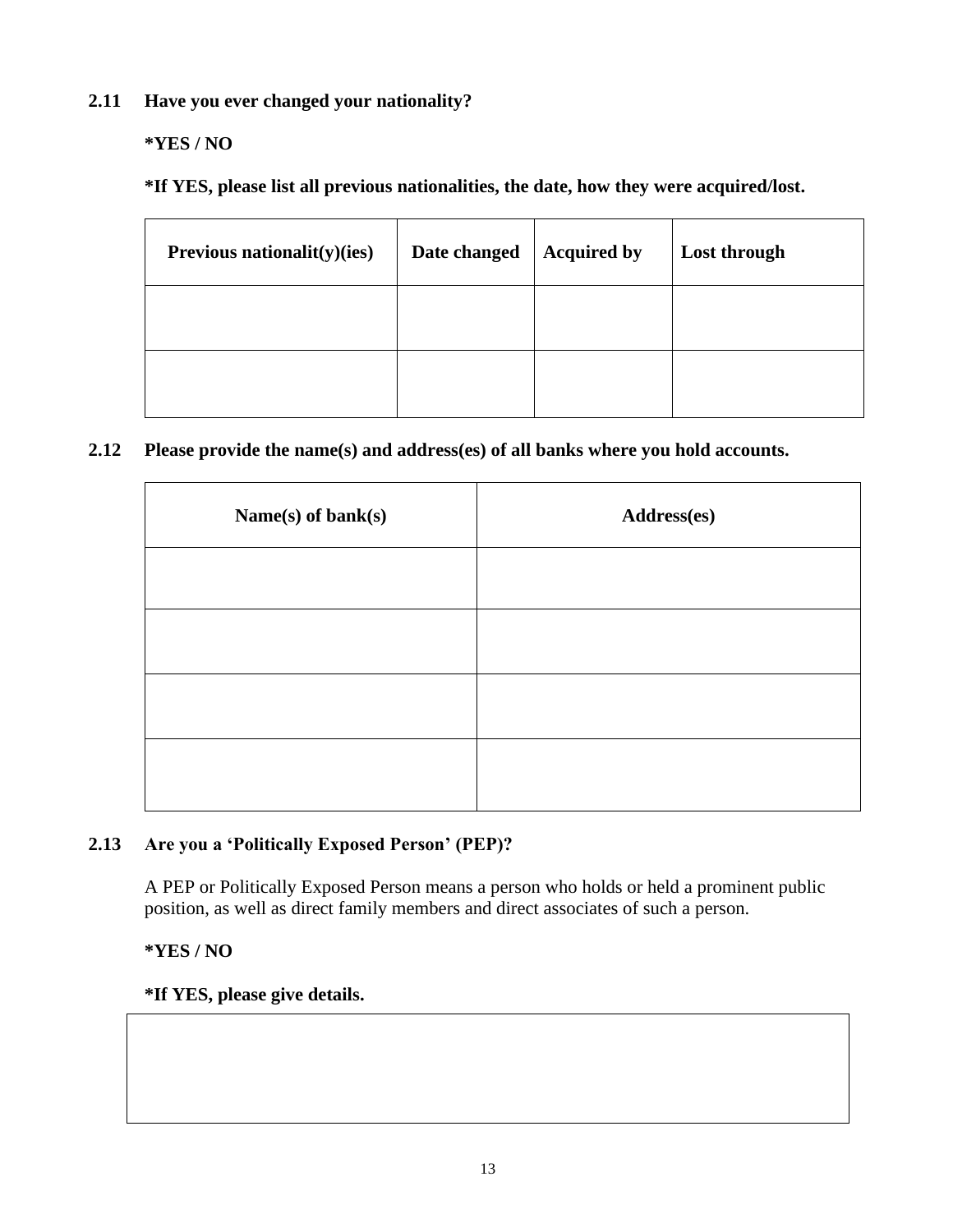# **SECTION 3 – Experience**

*Not applicable in case the application relates to a (qualifying) holding in a Regulated Entity.*

#### **3.1 Please state the number of contracted hours per week or month that you anticipate dedicating to this position.**

If this position is not full-time, please explain what other roles and activities will be occupying your time. Answers such as 'as much time as is necessary' or similar are not acceptable and actual indicative hours are required.

#### **3.2 Will you be acting as a Managing Director or Supervisory Board Member?**

#### **\*YES / NO**

\*If YES, please provide full details on your role and what particular contribution you will bring. Please use clearly referenced attachments if needed.

\*If YES, please also give details of your current day-to-day employment position(s).

#### **3.3 Employment history**

Please provide details of your current employment position and your employment history. Your reasons for leaving should be categorised as follows:

- 1. Resignation;
- 2. Redundancy;
- 3. Retirement;
- 4. Termination/dismissal;
- 5. End of contract; and
- 6. Other (please provide details).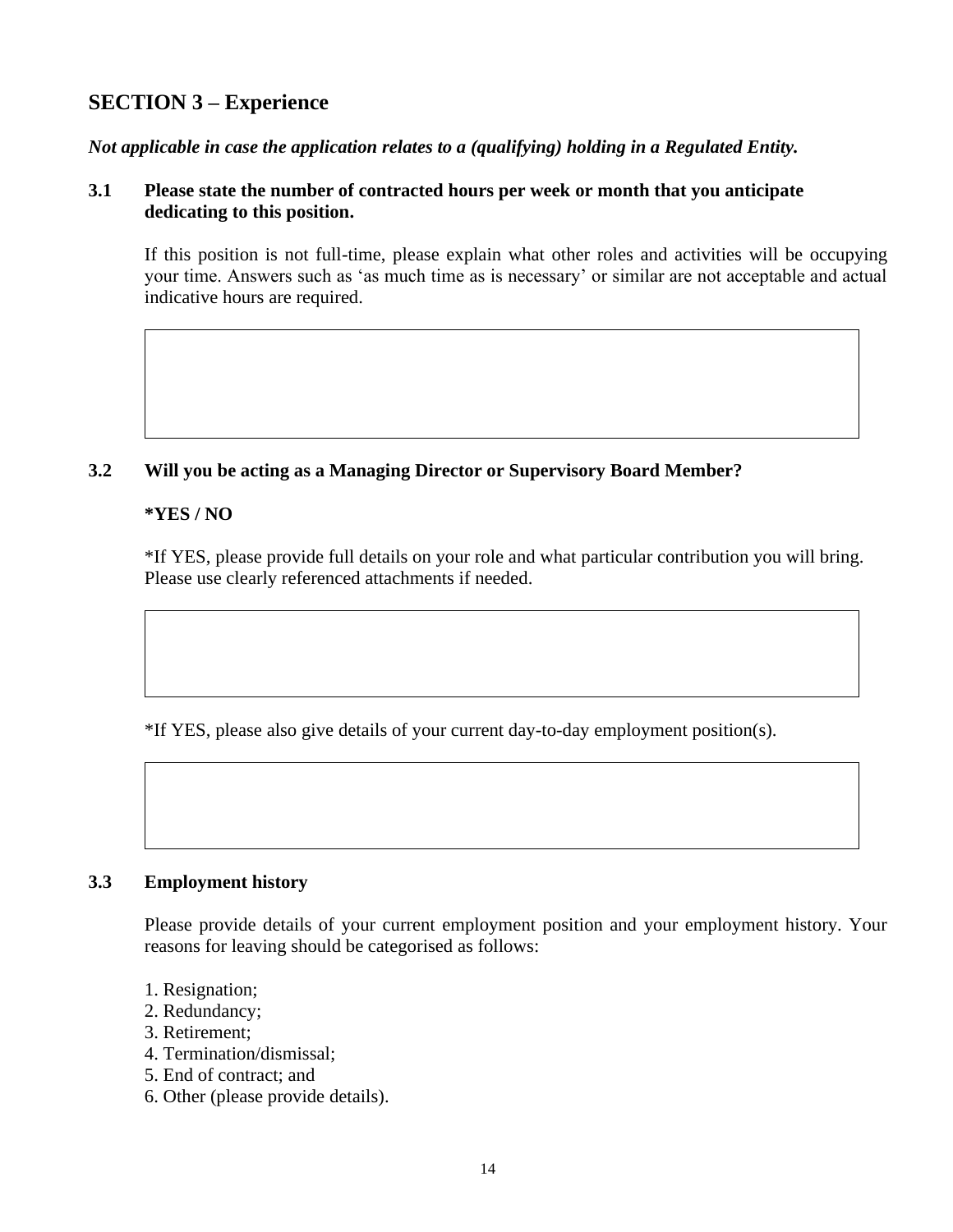Please provide as much contact information as possible on any relevant regulator in order to accelerate the inter-regulatory checks process undertaken by the CBA.

Should you, or the Regulated Entity in relation to whom you will become a Key Person, maintain or have previously maintained a business relationship with any of your previous employers listed, please give details using a clearly referenced attachment.

| Name / address of<br>employer and nature<br>of business | Name of<br>regulator | Position(s)<br>held | Relevant<br>dates<br>(mm/yy) | <b>Reason(s)</b> for leaving |
|---------------------------------------------------------|----------------------|---------------------|------------------------------|------------------------------|
|                                                         |                      |                     |                              |                              |
|                                                         |                      |                     |                              |                              |

**3.4 Please provide details of any employment or otherwise important positions, whether paid or unpaid, including memberships of a board or a committee, which you will not resign from when you will become a Key Person.**

| Name / address of<br>organization and<br>nature of business<br>or activities | Name of<br>regulator | Position(s)<br>held | <b>Relevant</b><br>dates<br>(mm/yy) | <b>Task and</b><br>responsibilities | <b>Total number</b><br>of contracted<br>hours per week<br>or month that is<br>dedicated to the<br>position |
|------------------------------------------------------------------------------|----------------------|---------------------|-------------------------------------|-------------------------------------|------------------------------------------------------------------------------------------------------------|
|                                                                              |                      |                     |                                     |                                     |                                                                                                            |
|                                                                              |                      |                     |                                     |                                     |                                                                                                            |

## **3.5 Please provide details of relevant professional qualifications, degrees, etc.**

Please state the awarding body (to include full name and address), the date the qualification was obtained and provide a copy of the awarding certificate.

| <b>Qualification(s)</b> | Date awarded<br>(dd/mm/yy) | Name & address of awarding<br>body |
|-------------------------|----------------------------|------------------------------------|
|                         |                            |                                    |
|                         |                            |                                    |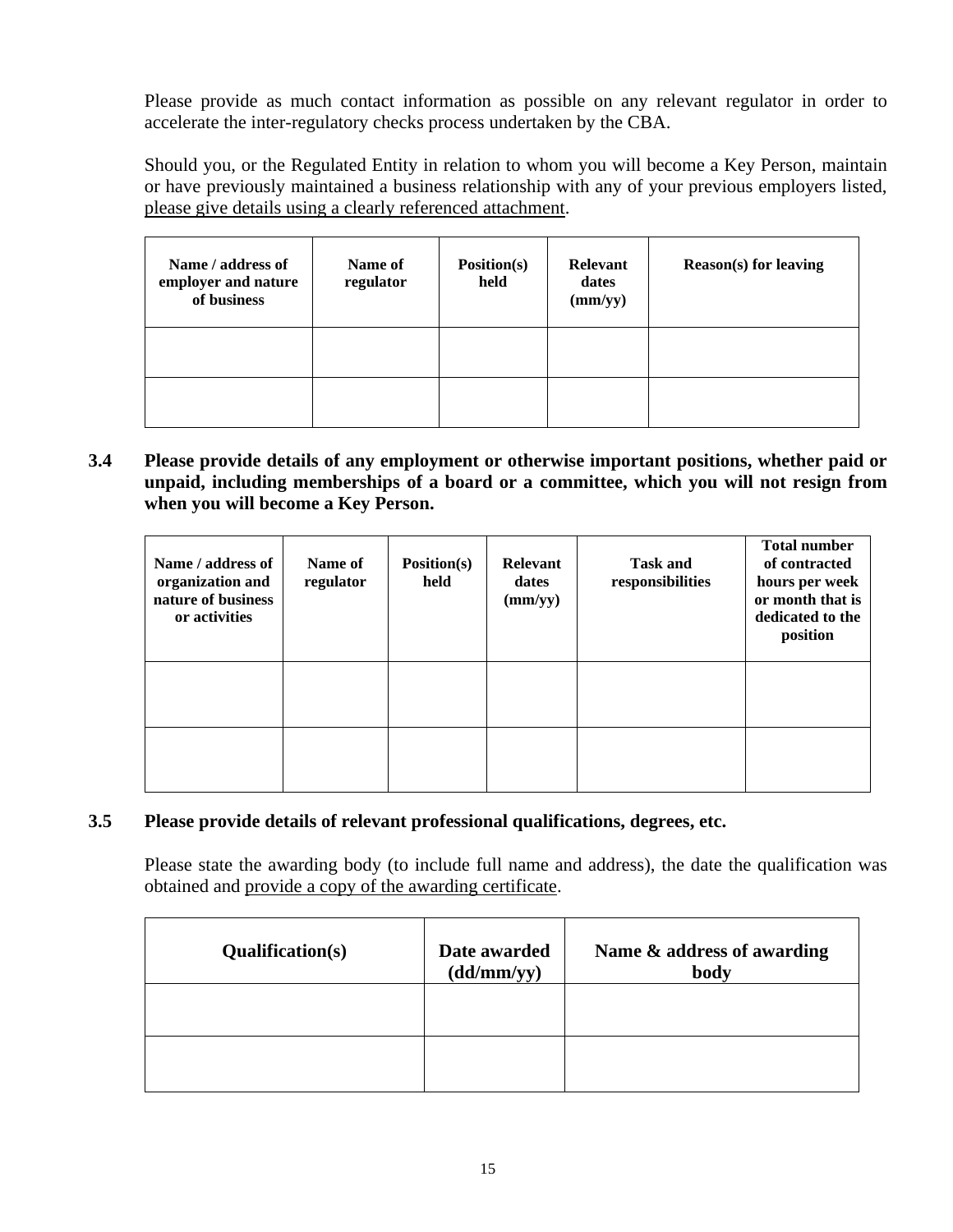#### **3.6 Please provide details of past and current membership of any relevant professional body or organization and the year of admission.**

| <b>Membership details</b> | Date of<br>admission<br>(dd/mm/yy) | Name and address of professional<br>body or organization |
|---------------------------|------------------------------------|----------------------------------------------------------|
|                           |                                    |                                                          |
|                           |                                    |                                                          |

If applicable, please provide details of why your membership ceased.

A relevant professional body or organization would in any case include an organization of fellow professionals.

**3.7 Please provide details of your specific experience (knowledge, capabilities, competences, etc.) relevant to the position.** 

# **3.8 Please provide three independent references and further details, including their names, positions, addresses, telephone numbers, e-mail addresses and relationship to you (not applicable in case the application relates to a (qualifying) holding in a Regulated Entity).**

The references should preferably have affinity with the financial or trust sector and (used to) work as your direct superior(s) or fellow (co-)policymaker(s). At least one of the three references should work for your last/current employer.

Persons who cannot act as references include persons related by consanguinity in a direct or indirect line up to and including relations in the third degree, your (former) spouse or partner.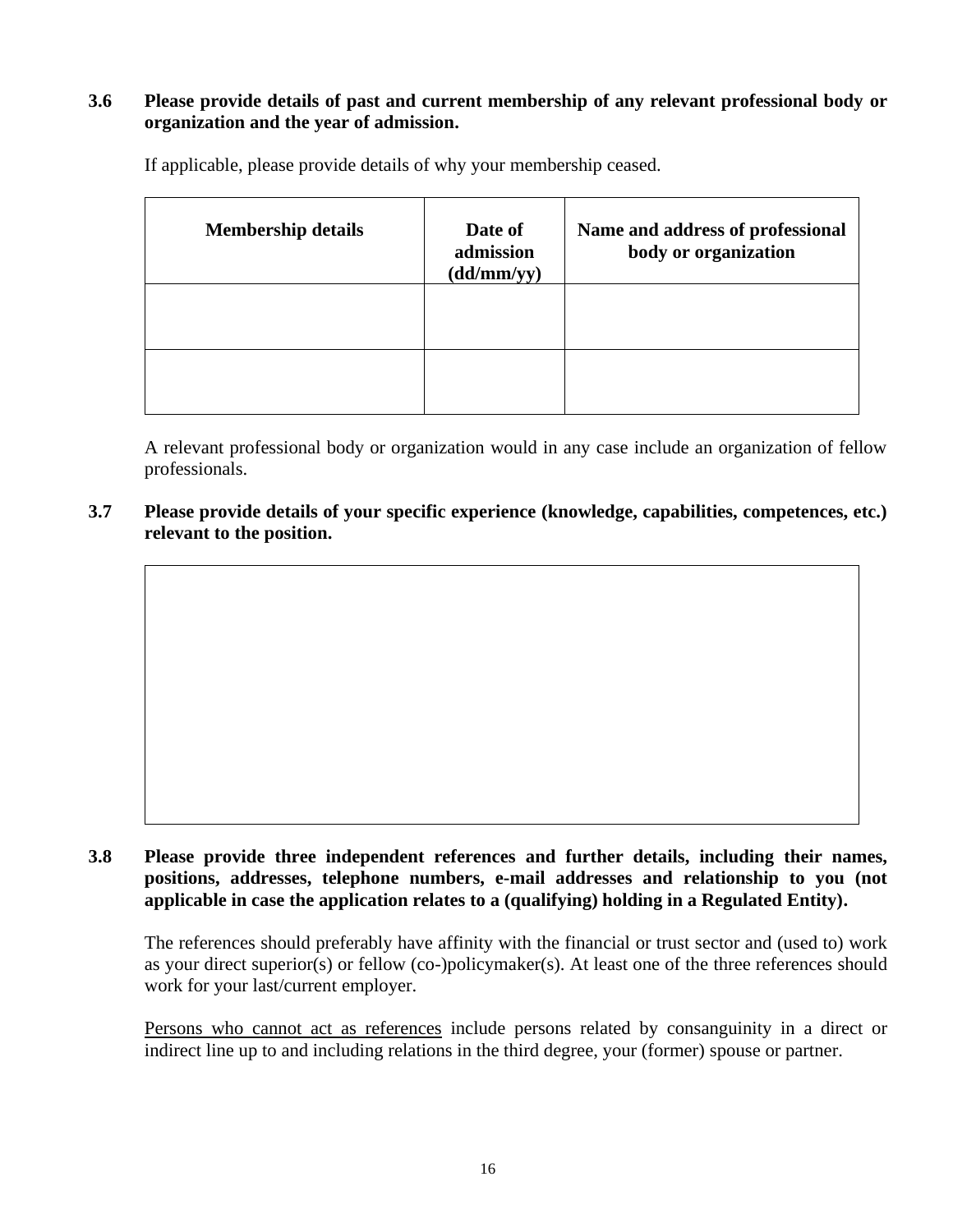Listed references must be notified in advance and be prepared to act in such a capacity.

| <b>Name</b> | <b>Position</b> | Address, telephone<br>number(s), e-mail<br>address(es) | <b>Relationship to you</b> |
|-------------|-----------------|--------------------------------------------------------|----------------------------|
|             |                 |                                                        |                            |
|             |                 |                                                        |                            |
|             |                 |                                                        |                            |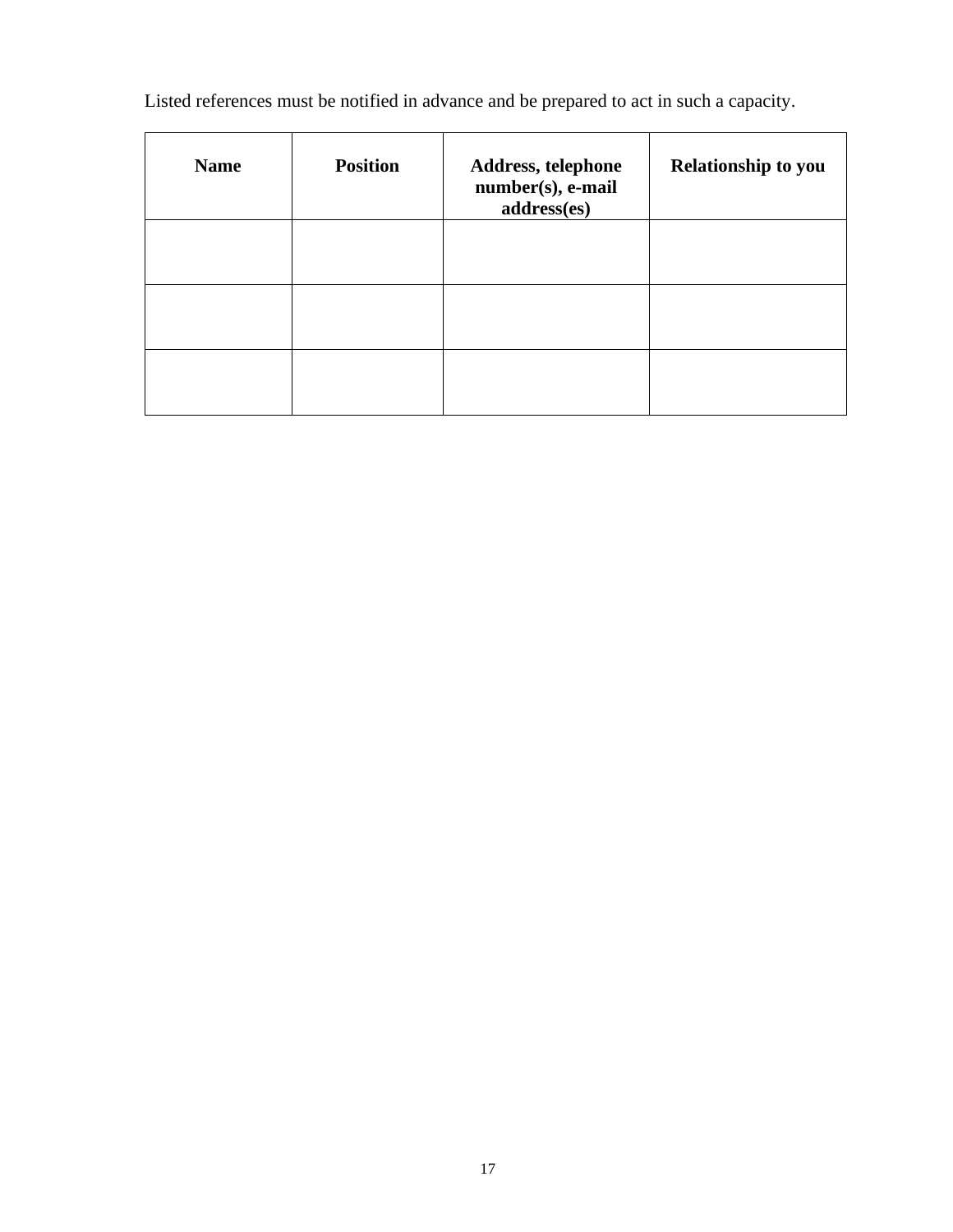# **SECTION 4 – Criminal antecedents**

#### **4.1 At any time, have you been considered a suspect in a criminal investigation in Aruba or elsewhere, or do you expect to be considered as such?**

#### **\*YES / NO**

**\***If YES, please specify and explain the criminal offence, the state of affairs and the outcome of each case, e.g. still under investigation, conviction, acquittal, discharge from further prosecution, a settlement or (conditional) dismissal of charges. For each case, please provide details, including relevant dates, courts, current status of the proceedings (if still pending), etc.

Please also include traffic offences (minor traffic violations may be excluded).

Traffic offences include:

- *joyriding*;
- driving under the influence of alcohol or drugs;
- hit-and-run driving:
- driving while under a disqualification order;
- driving during suspension of driving license;
- involuntary manslaughter;
- driving with false license plates.

#### **4.2 Has any institution whose policy is or was (co-)determined by you, e.g. as a managing director or supervisory board member, ever been a suspect in a criminal investigation?**

#### **\*YES / NO**

**\***If YES, please specify and explain the criminal offence, state of affairs and the outcome of each case, e.g. still under investigation, conviction, acquittal, discharge from further prosecution, a settlement or (conditional) dismissal of charges. For each case, please provide details, including relevant dates, courts, whether or not proceedings are pending or final, etc.

Where applicable, please explain how you were involved or how the offence related to your responsibilities.

This question includes the indirect (co-)determination of policies of companies through the provision of trust services as defined in Article 1 of the SOSTSP.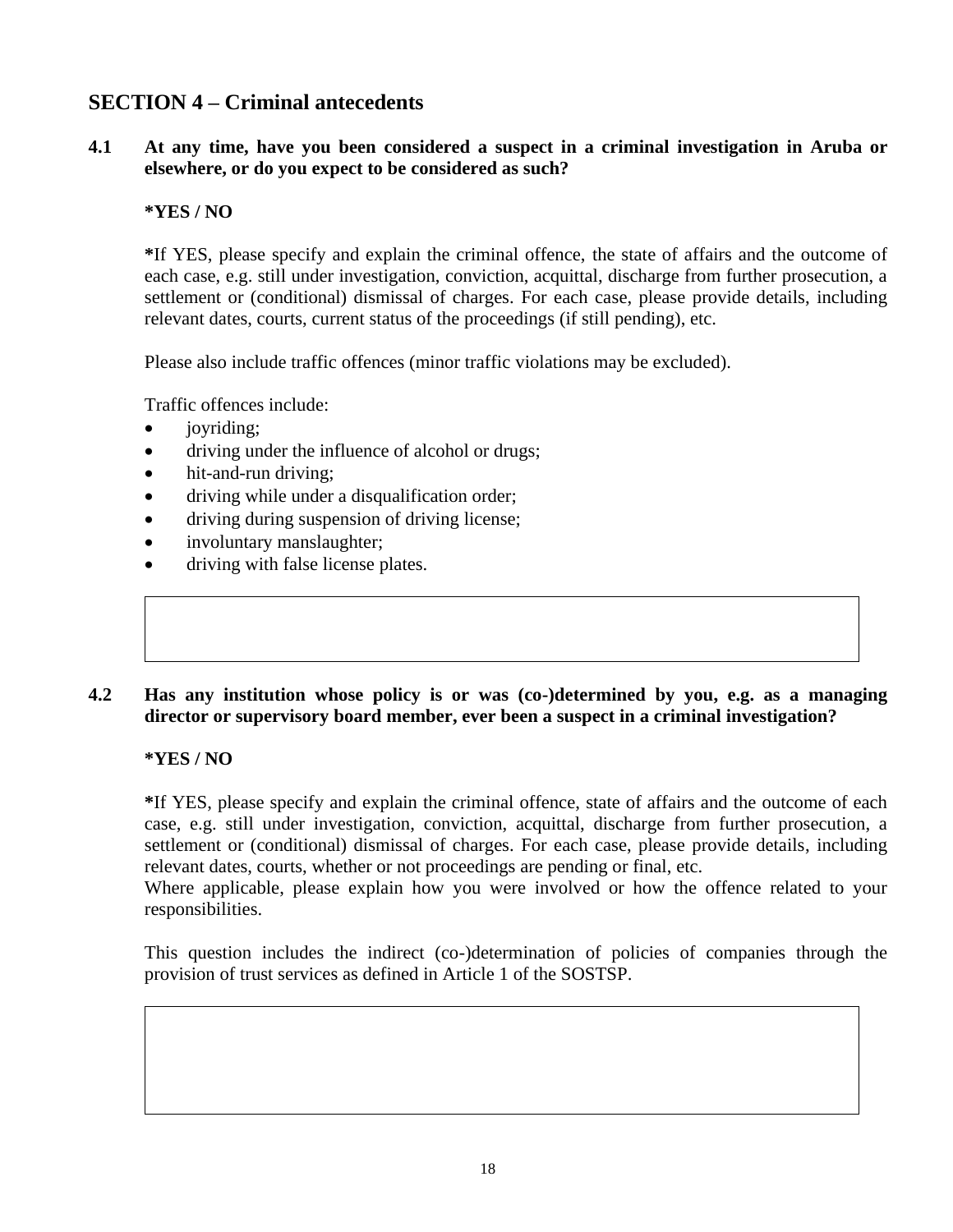#### **4.3 Are you/ have you been involved in any criminal related matters not covered by the previous questions?**

**\*YES / NO**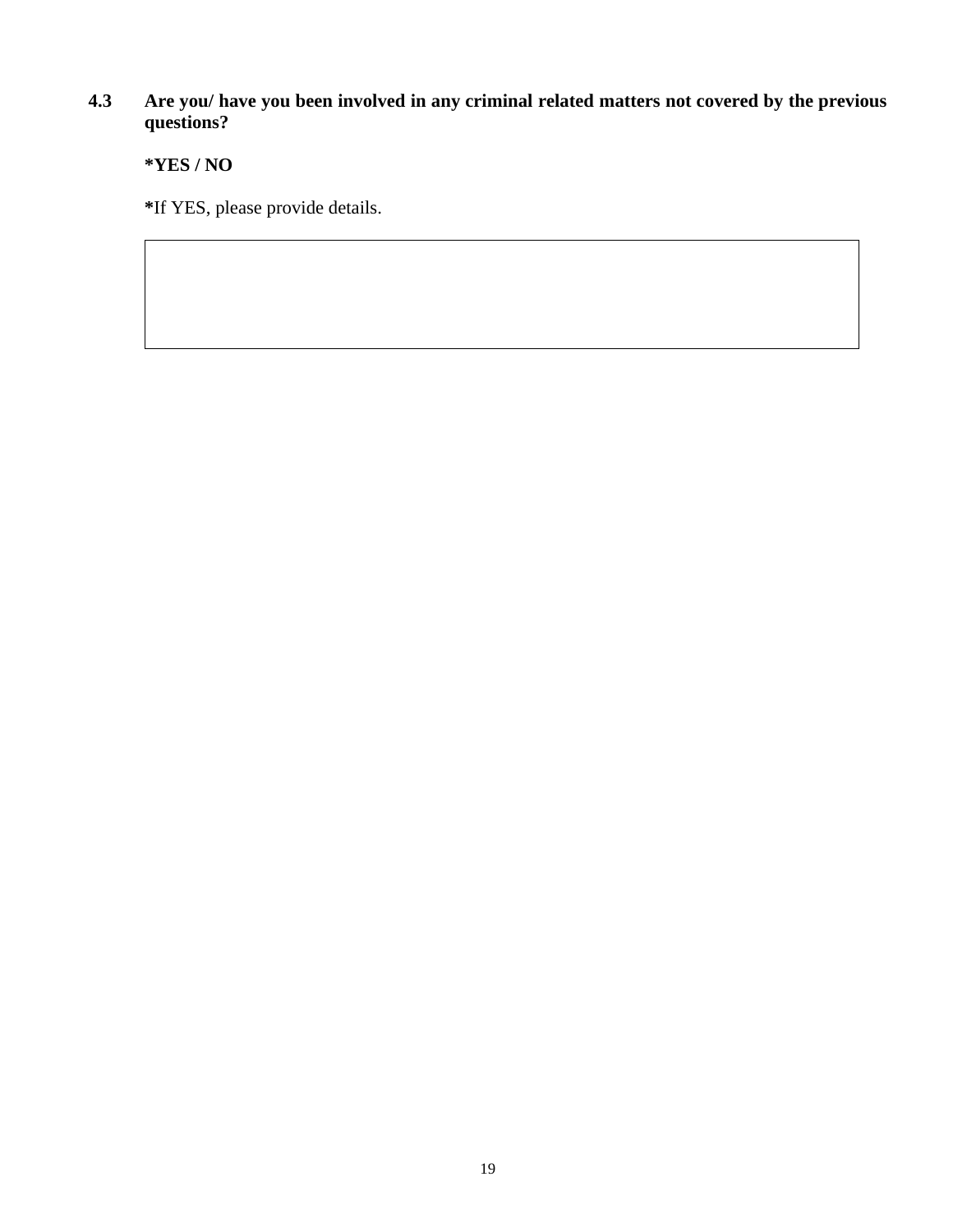# **SECTION 5 – Personal financial antecedents**

**5.1 Do your personal financial liabilities stand in a sound relationship, by general standards, to your income and/or personal assets?**

**\*YES/NO**

**\***If NO, please explain.

### **5.2 Have you been in any financial problems or personal financial difficulties?**

#### **\*YES/NO**

**\***If YES, please explain if these problems have led to any legal, debt collecting or debt recovery proceedings and how this situation was resolved (e.g. suspension of payments petition filed/declared, bankruptcy petition filed/declared, debts rescheduled, agreement with creditors).

**5.3 Do you expect, within a year from today, to run into financial difficulties leading to legal, debt collecting or debt recovery steps?**

### **\*YES/NO**

**\***If YES, please explain.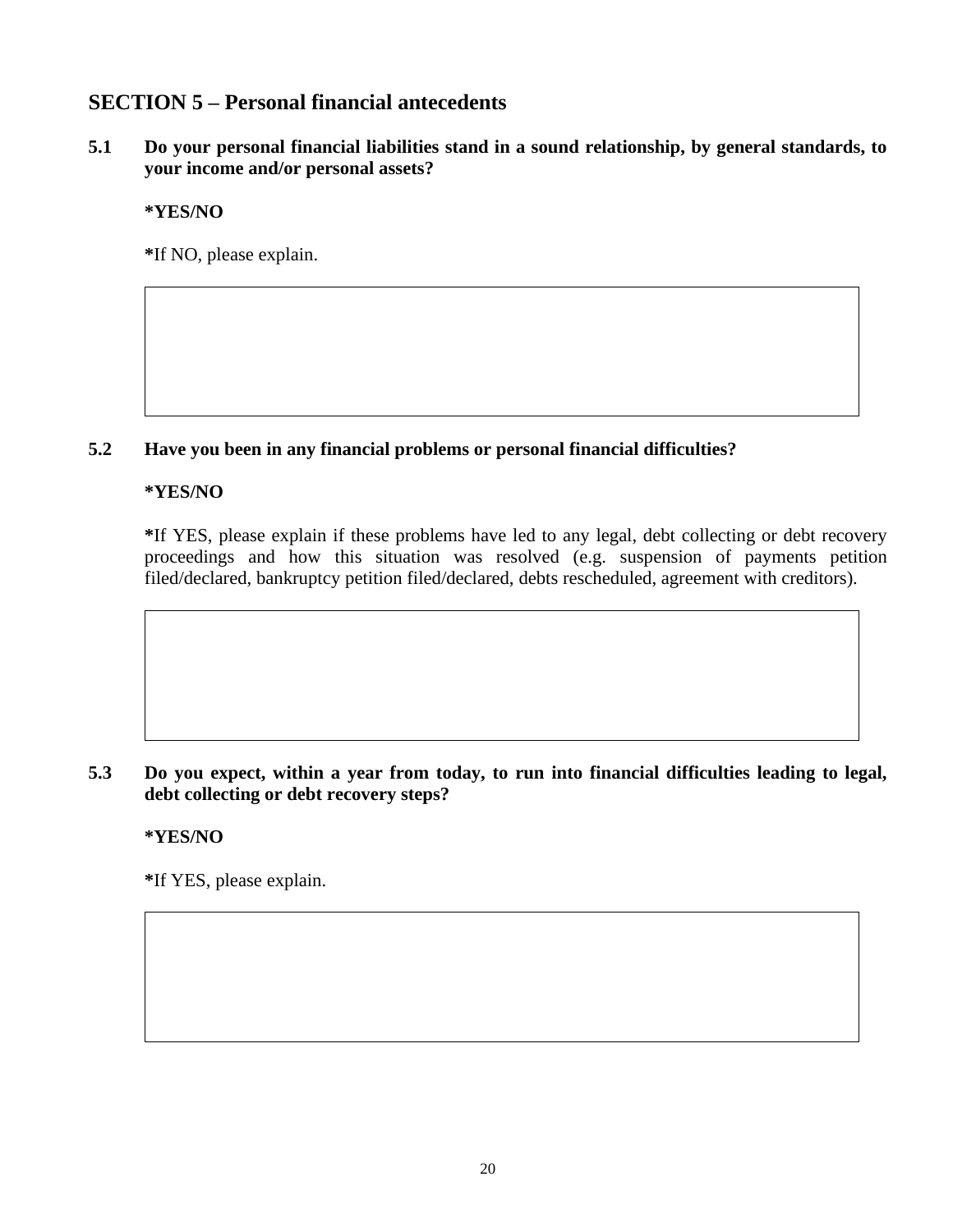# **5.4 Are there any other facts or circumstances on your personal financial position that could be of relevance for the integrity assessment?**

**\*YES/NO**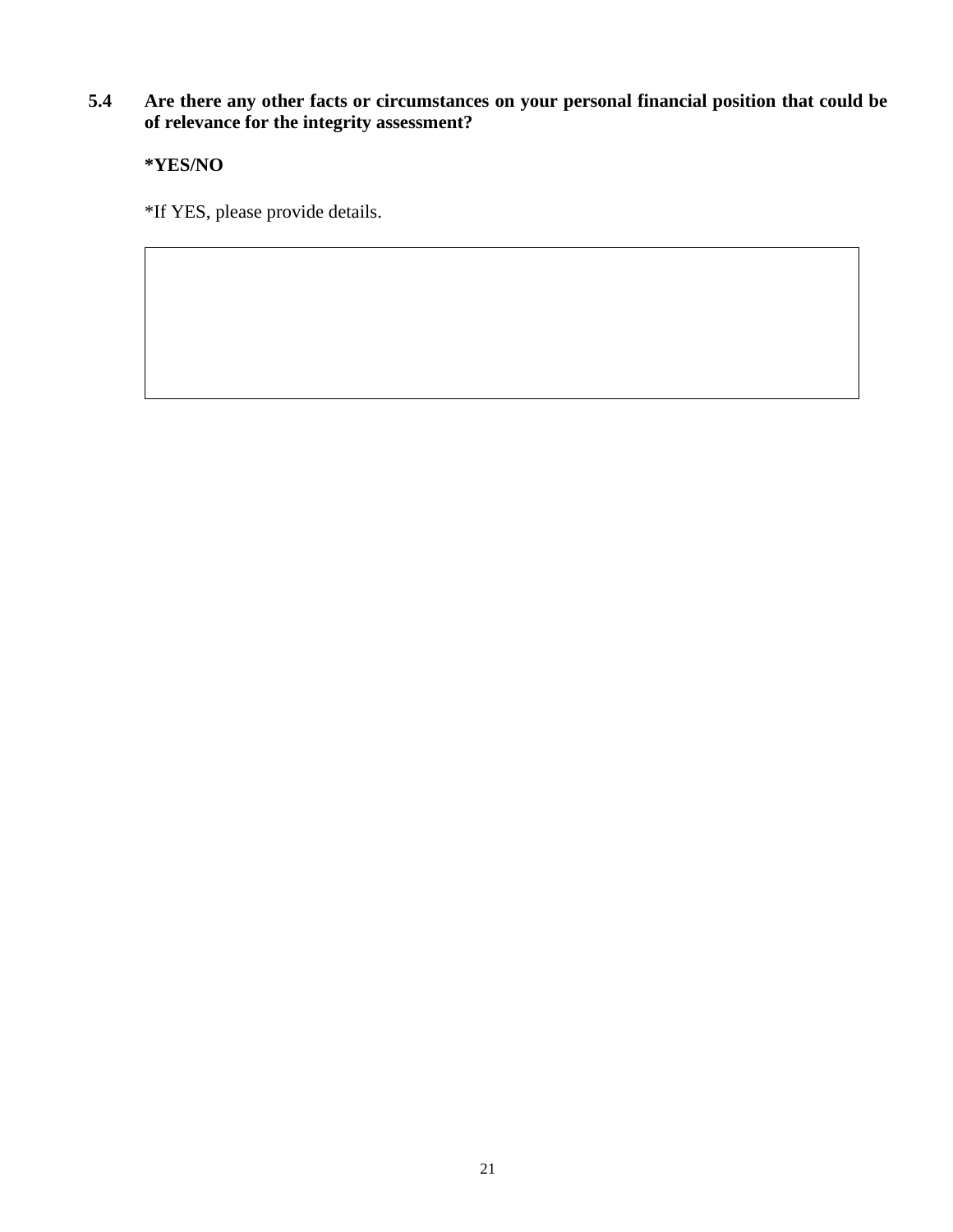# **SECTION 6 – Supervisory antecedents**

**6.1 Have you, or has any institution whose policy is or was (co-)determined by you, ever had a permission, an authorization, a license, an exemption, a dispensation or a registration withdrawn or refused by a (financial) regulator or other authorization-granting entity?** 

#### **\*YES/NO**

**\***If YES, please provide details.

**6.2 Have you, or has any institution whose policy is or was (co-)determined by you, ever had a conflict with a foreign or domestic (financial) regulator that led to a regulatory measure, or do you expect such a situation to develop within the next twelve months?**

**\*YES/NO**

**\***If YES, please explain.

#### **6.3 Are there any other facts or circumstances with a foreign or domestic (financial) regulator or other authorization-granting entity that could be of relevance for the integrity assessment?**

Examples would be: warning letters, normative conversations, settlement agreements with a foreign or domestic (financial) regulator and withdrawn nomination(s) for appointment.

#### **\*YES/NO**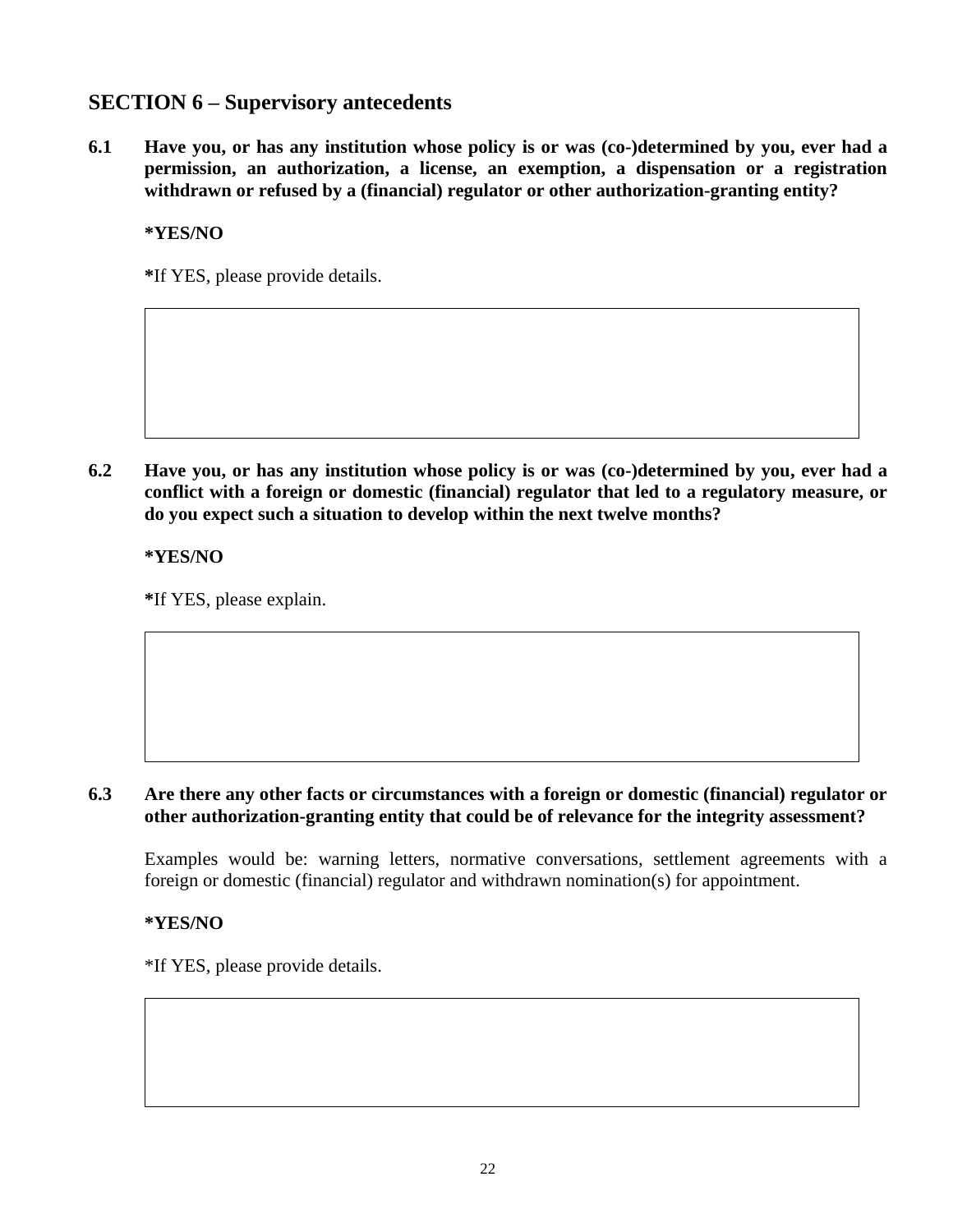# **SECTION 7 – Tax related antecedents**

# **7.1 Have you ever received a tax punitive fine (***fiscale vergrijpboete***) that became irrevocable?**

## **\*YES/NO**

**\***If YES, please provide details.

**7.2 Are you currently involved in a procedure that might lead to the imposition of a tax punitive fine?**

## **\*YES/NO**

**\***If YES, please provide details (including the current status of the proceedings).

#### **7.3 Has a tax subject whose policy is or was (co-)determined by you ever received a tax punitive fine that became irrevocable?**

This question includes the indirect (co-)determination of policies of companies through the provision of trust services as defined in Article 1 of the SOSTSP.

### **\*YES/NO**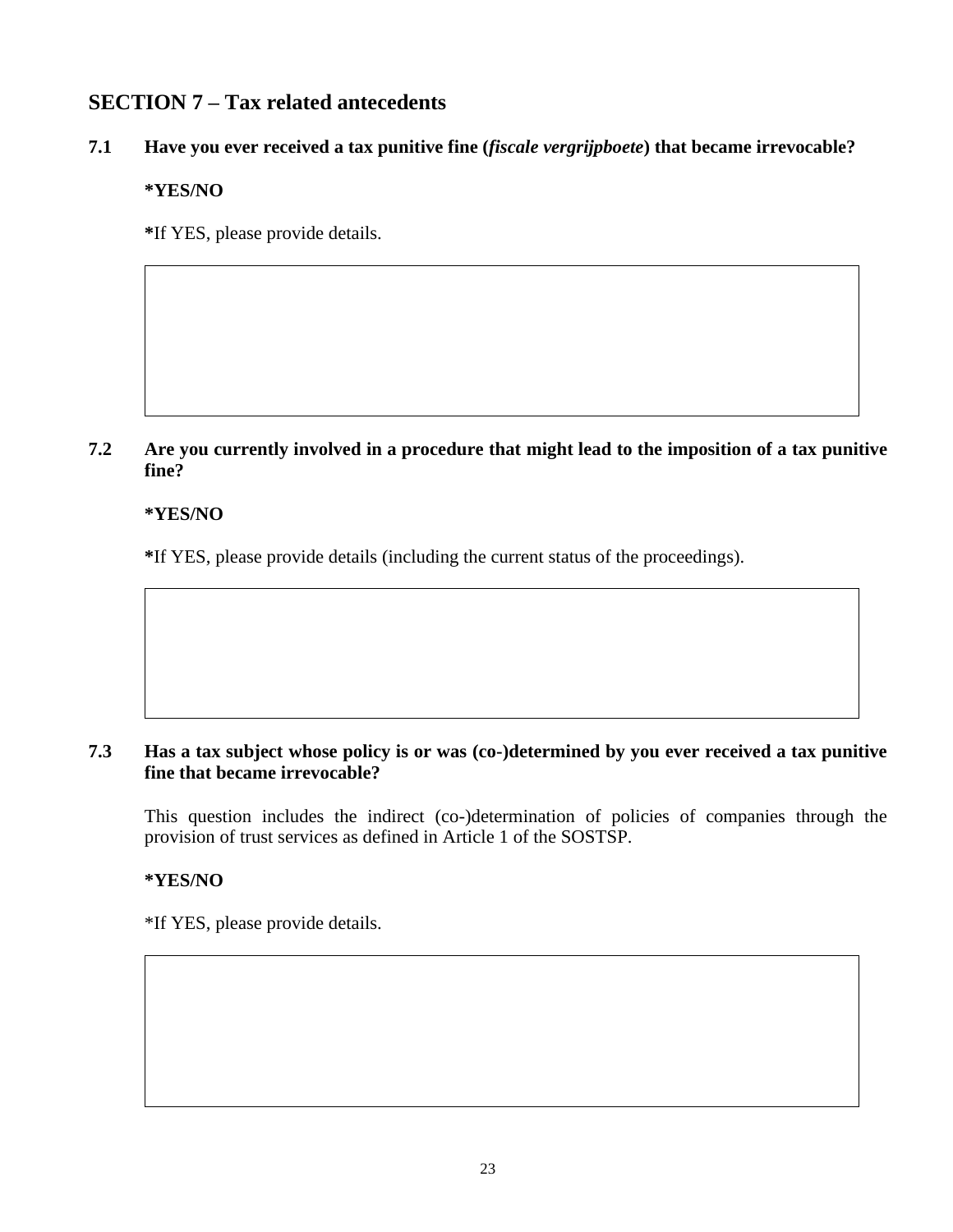#### **7.4 Is a tax subject whose policy is or was (co-)determined by you currently involved in a procedure that might lead to the imposition of a tax punitive fine?**

This question includes the indirect (co-)determination of policies of companies through the provision of trust services as defined in Article 1 of the SOSTSP.

#### **\*YES/NO**

\*If YES, please provide details (including the current status of the proceedings).

#### **7.5 Are there any other facts or circumstances on tax related matters that could be of relevance for the integrity assessment?**

#### **\*YES/NO**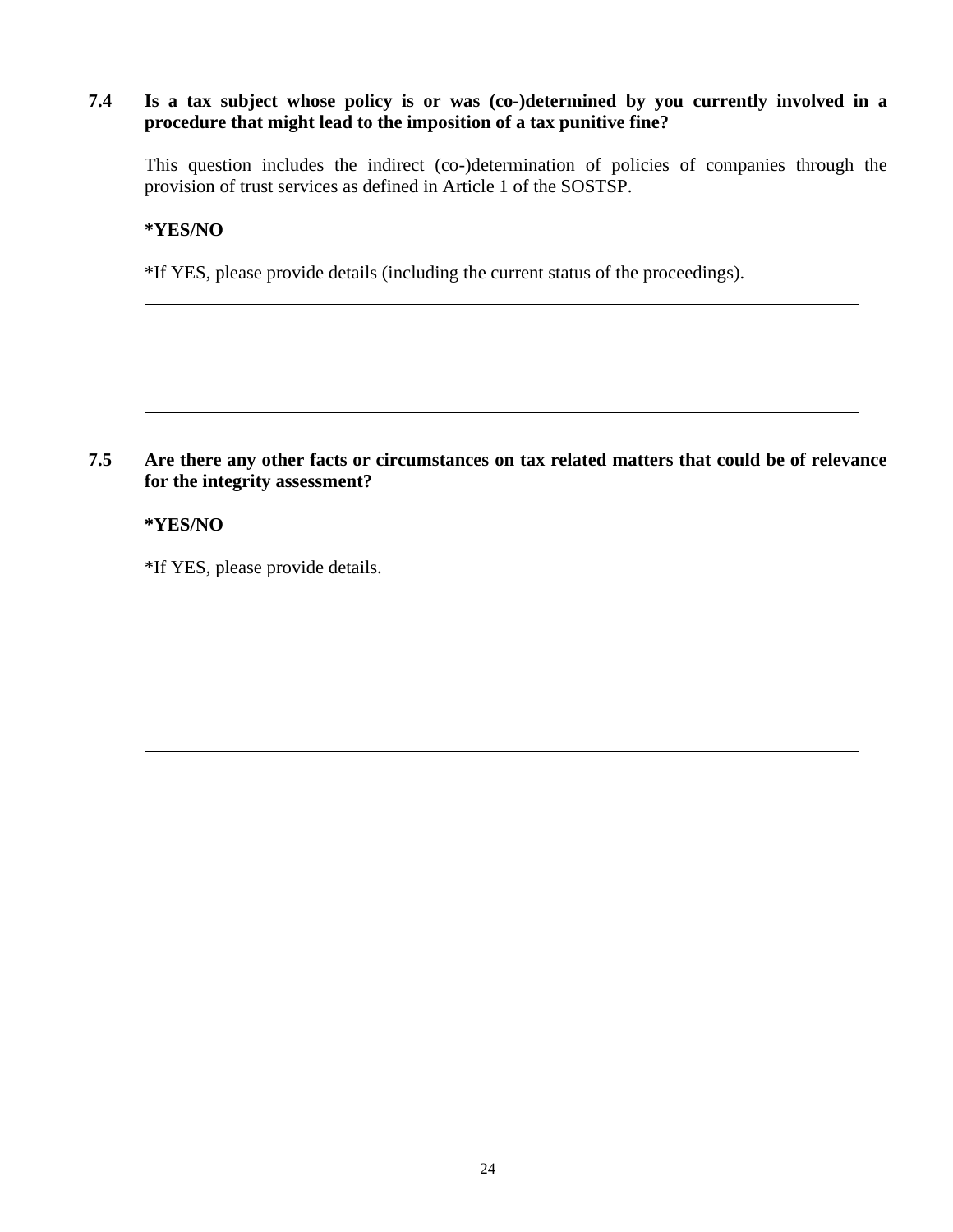# **SECTION 8 – Business related financial antecedents**

**8.1 Do you have a direct or indirect interest or relationship with the Regulated Entity as referred to under section 1.1, other than your proposed Key Person position?**

A direct or indirect interest may in this case be related by consanguinity or affinity in a direct or indirect line up to and including relations in the third degree, your (former) spouse or cohabitant.

### **\*YES/NO**

**\***If YES, please provide details.

#### **8.2 Has any institution whose policy is or was (co-)determined by you experienced major financial difficulties?**

This question includes the indirect (co-)determination of policies of companies through the provision of trust services as defined in Article 1 of the SOSTSP.

#### **\*YES/NO**

**\***If YES, please explain (legal procedure, suspension of payments, bankruptcy, or other).

**8.3 Is there currently a judicial inquiry concerning, or were you ever ordered by a court of law to pay, (unpaid) debts because of liability for the bankruptcy of a legal entity pursuant to the applicable provisions of the Bankruptcy State Ordinance (***Faillissementsverordening***), the Civil Code of Aruba (***Burgerlijk Wetboek van Aruba***) or any similar provisions elsewhere?** 

**\*YES/NO**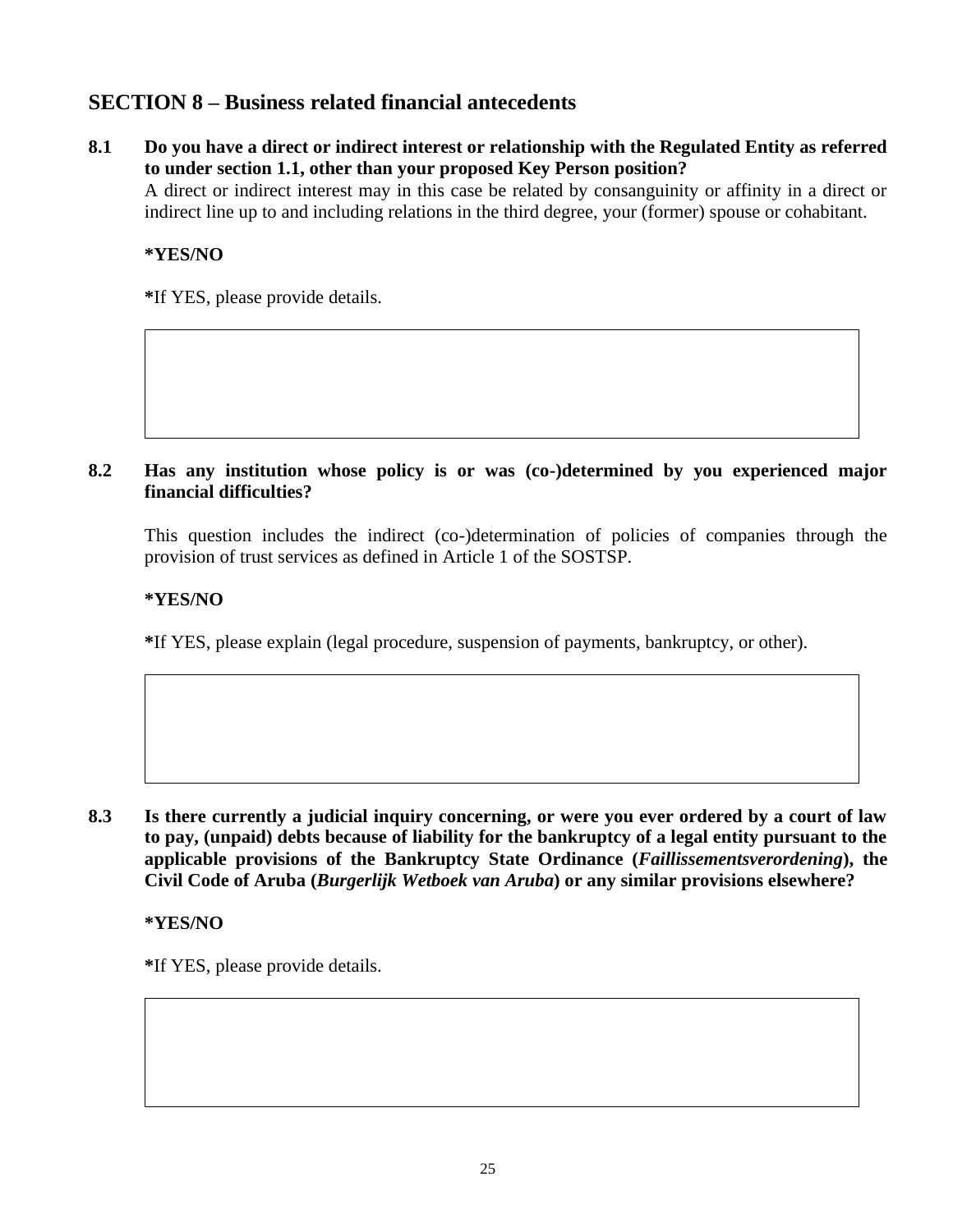**8.4 If you answered question 8.2 or 8.3 affirmatively, please provide any particulars if you were directly involved with the financial difficulties, or with the legal proceedings, suspension of payments, bankruptcy or other, and if you were found liable on what grounds.**

## **8.5 Of which other institutions are you currently a (co-)policymaker?**

**8.6 Do you hold any direct or indirect financial and/or controlling interest of ten percent or more in an other institution?**

Financial interest entails: the equity share or other similar capital providing interest which you have in an institution other than the one you work for or intend to join.

Controlling interest entails: voting rights or another similar type of controlling power at the highest level in an institution other than the one you work for or intend to join.

### **\*YES/NO**

**\***If YES, please provide details.

**8.7 Do these other institution(s), referred to under sections 8.5 and 8.6, maintain a commercial interest with the Regulated Entity as referred to under section 1.1?**

**\*YES/NO**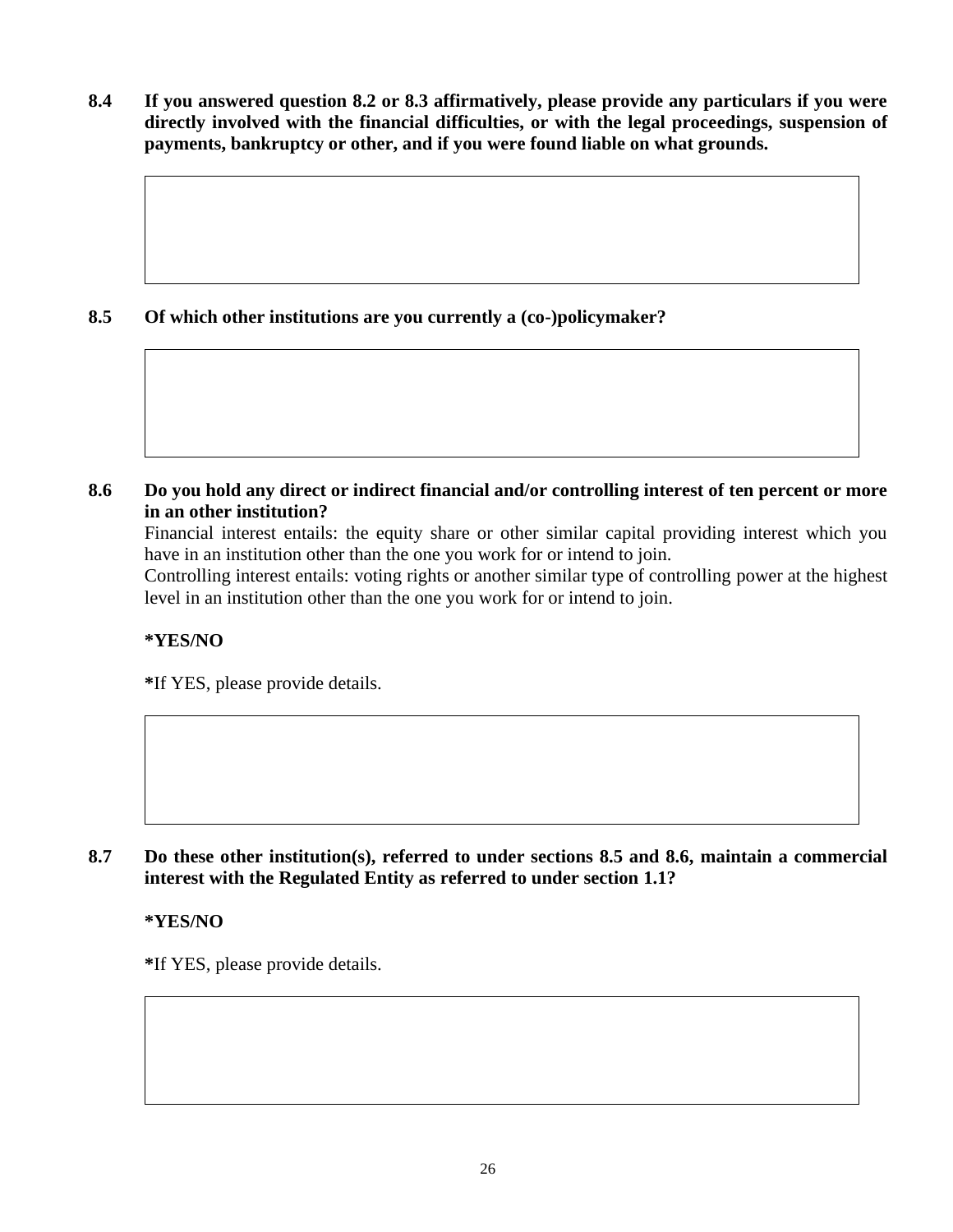# **SECTION 9 – Other antecedents**

**9.1 If you are now, or have ever been, a member of a relevant professional body or organization (refer to section 3.6), have any disciplinary or similar measures ever been taken against you?**

#### **\*YES/NO**

**\***If YES, please explain (the measures, the organization by which, when, and the reason why).

#### **9.2 Have you ever been involved in a conflict with an employer?**

#### **\*YES/NO**

**\***If YES, please provide the name of the employer(s) and explain.

#### **9.3 Relating to any conflict specified under question 9.2, where there any sanctions imposed on you under employment law (e.g., a warning, a reprimand, or dismissal)?**

#### **\*YES/NO**

**\***If YES, please explain.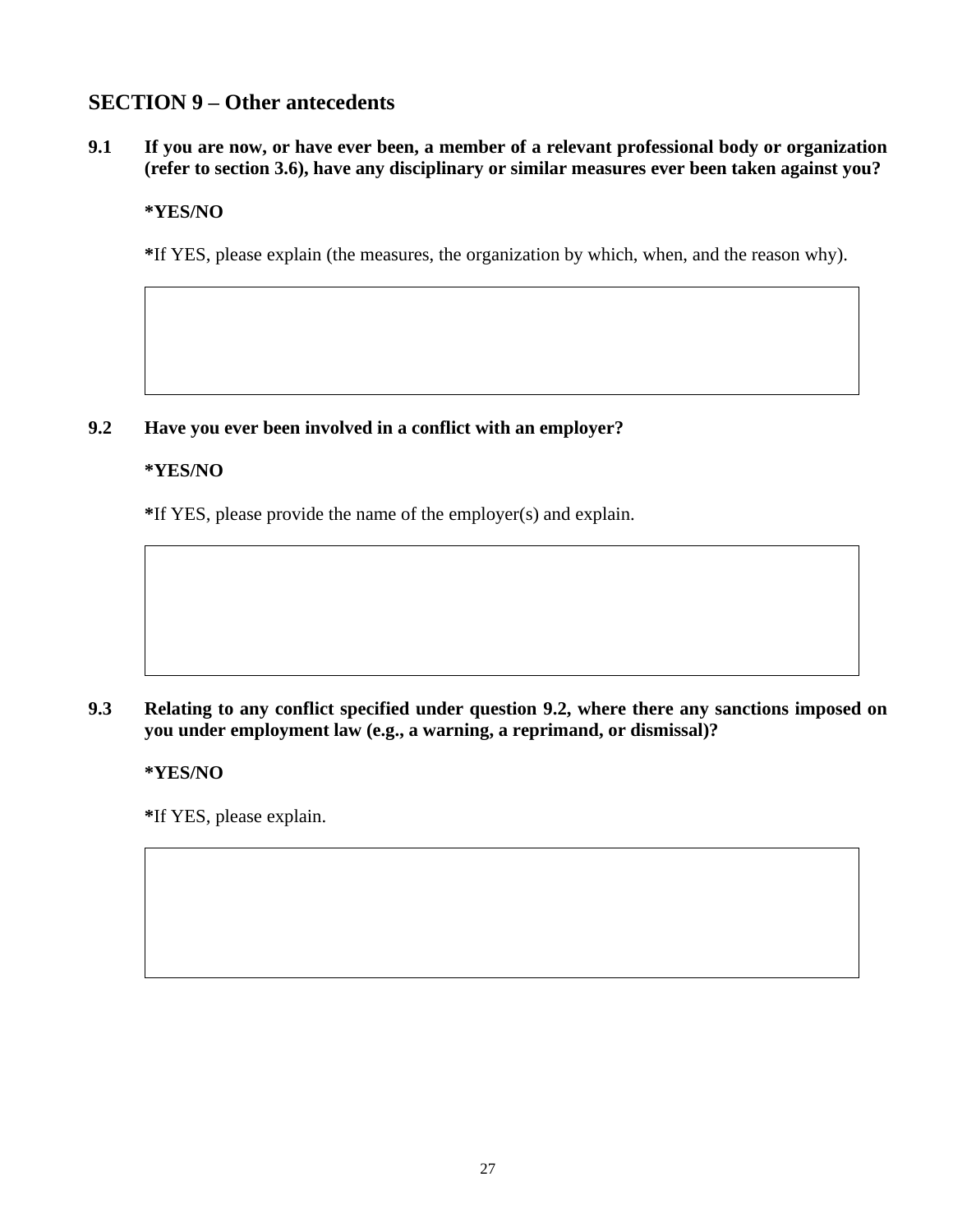# **SECTION 10 – Holders of a qualifying holding**

## *Complete this section only if you intend to become (a director of) a holder of a qualifying holding in a Regulated Entity.*

Pursuant to the Supervisory Laws, the CBA assesses the integrity of the holders of a qualifying holding in the Applicant. In case a holder of a qualifying holding is a legal person, all natural persons determining the day-to-day policy of this legal person (in any case: the legal person's directors), must complete this PQ.

A qualifying holding is a direct or indirect holding of 10% or more of the issued capital or the right to exercise, directly or indirectly, 10% or more of the voting rights or equivalent control.

### **10.1 Please provide the following information concerning the prospective qualifying holding in the applicant.**

| Name(s)<br>qualifying<br>holder(s) | Address(es)<br>qualifying<br>holder(s) | <b>Shares</b><br>(% ) | Preferred<br>shares<br>(Yes/No) | Priority<br>shares<br>(Yes/No) | Share<br>certificates<br>(Yes/No) | Voting<br>rights<br>(% ) | Other<br>form<br>of<br>control<br>(% ) | Direct<br>$(D)$ or<br>Indirect<br>(I) |
|------------------------------------|----------------------------------------|-----------------------|---------------------------------|--------------------------------|-----------------------------------|--------------------------|----------------------------------------|---------------------------------------|
|                                    |                                        |                       |                                 |                                |                                   |                          |                                        |                                       |
|                                    |                                        |                       |                                 |                                |                                   |                          |                                        |                                       |
|                                    |                                        |                       |                                 |                                |                                   |                          |                                        |                                       |
|                                    |                                        |                       |                                 |                                |                                   |                          |                                        |                                       |
|                                    |                                        |                       |                                 |                                |                                   |                          |                                        |                                       |

**10.2 Please explain your reasons for acquiring or increasing the qualifying holding in the Regulated Entity and your intentions regarding the qualifying holding.**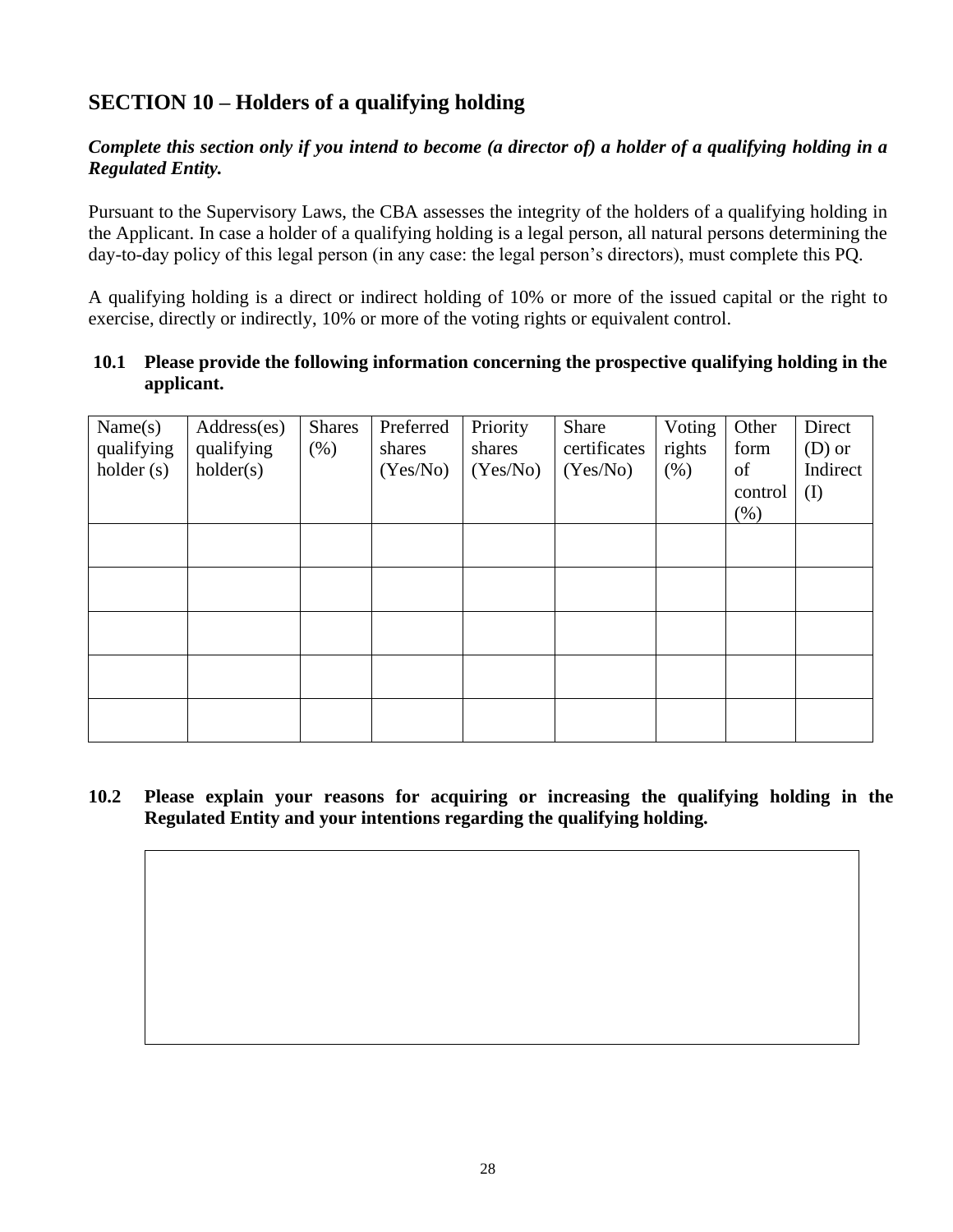**10.3 Please specify any existing relationships between the prospective holder(s) of a qualifying holding mentioned in 10.1 and the existing shareholders of the Regulated Entity.**

**10.4 Please provide the name(s) and address(es) of all other subsidiaries and affiliates of the prospective holder(s) of a qualifying holding mentioned in 10.1**

## **10.5 Are you or will you be involved in the (co-)determining of the Regulated Entity's policy?**

#### **\*YES/NO**

**\***If YES, please explain.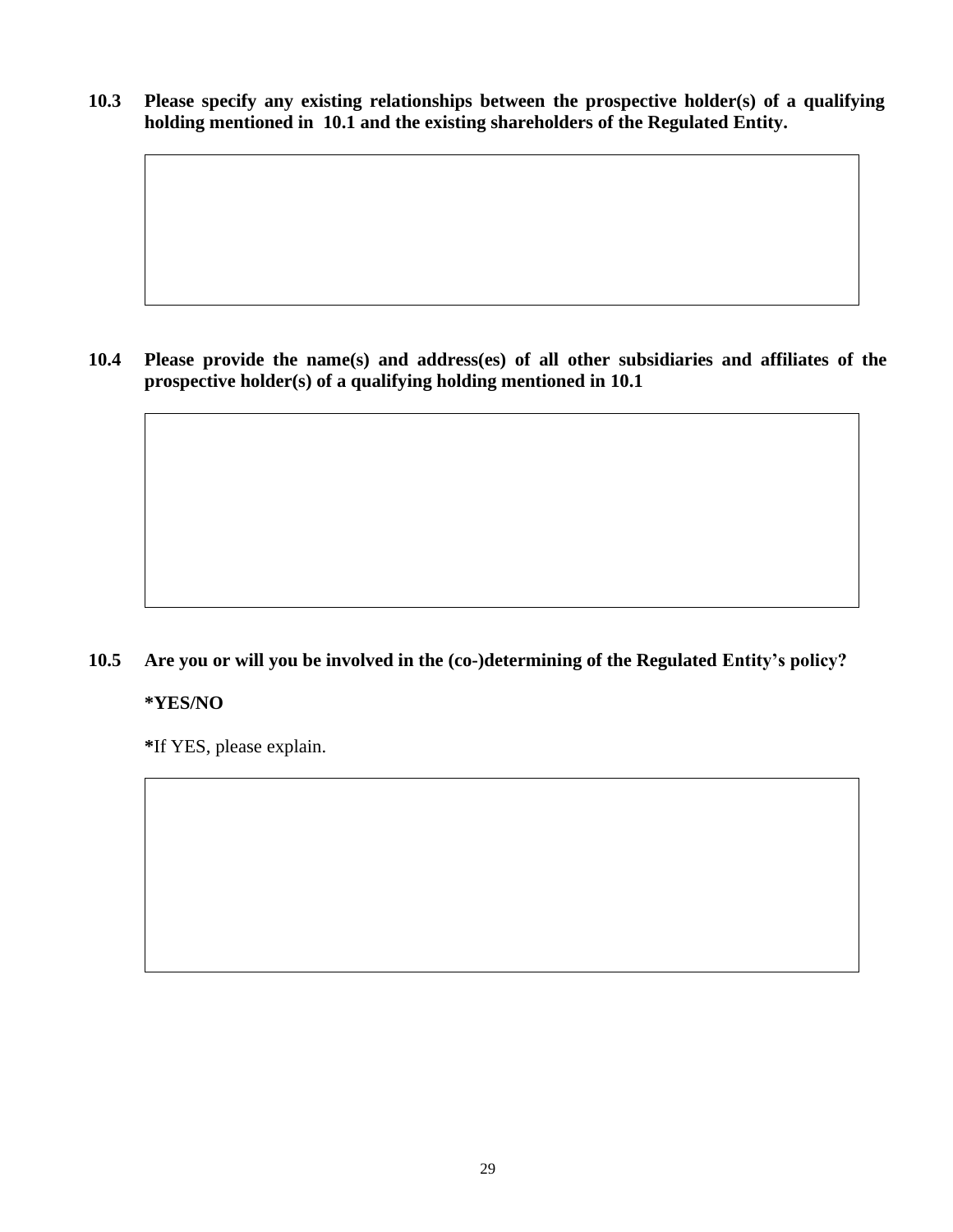# **SECTION 11 – Miscellaneous questions**

**11.1 Is there between you and the Regulated Entity any financial relationship which does not ensue directly from your (intended) function or position (e.g. a loan)?** 

**\*YES/NO**

**\***If YES, please explain.

**11.2 At any time in the past, have you been assessed with respect to integrity and suitability by a regulator (in Aruba or elsewhere) in charge of financial supervision?** 

**\*YES/NO**

**\***If YES, please explain (name of regulator, period and result of the assessment).

#### **11.3 Are you aware of any other facts or circumstances that could reasonably be expected to be of relevance to the CBA when assessing your personal and/or professional qualities?**

#### **\*YES/NO**

**\***If YES, please provide full particulars.

# **PLEASE DISCLOSE ANY OTHER FACTS THAT YOU CONSIDER MATERIAL TO THIS APPLICATION.**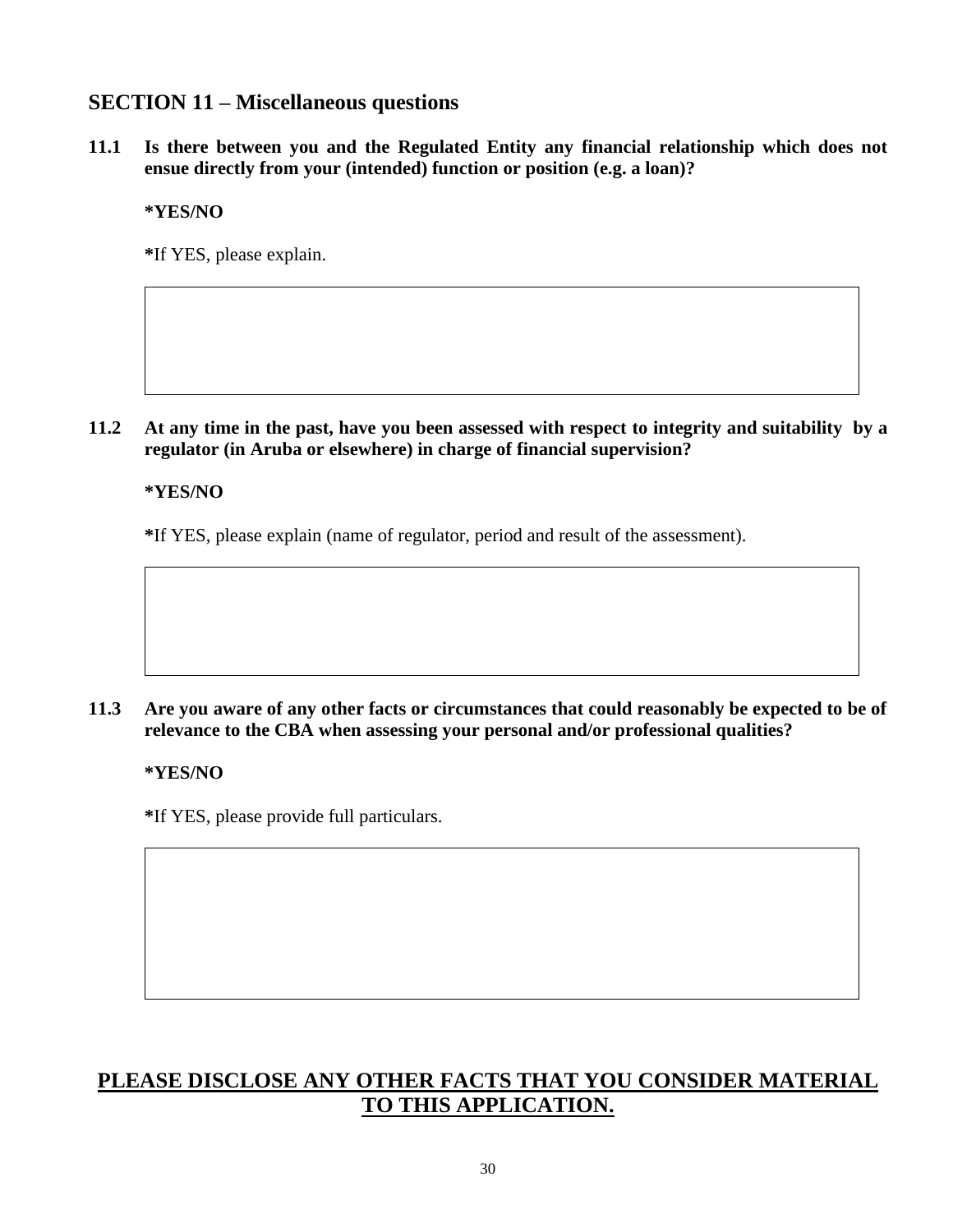# **SECTION 12 – Checklist additional information and documents**

Please check the corresponding box to indicate whether the documents and information listed have been included with your application (reference is made to pages 4 and 5 of the Guidance Notes).

#### **Documents and information to be provided by the Applicant**:

- $\Box$  A formal request for the appointment of the proposed Candidate, including the reason(s) for the proposed appointment.
- $\Box$  The Regulated Entity's recruitment and selection policy and procedures.<sup>11</sup>
- $\Box$  The profile of the function concerned.<sup>12</sup>
- $\Box$  The decision-making process regarding the selection of a Candidate and the considerations that led to the outcome of the selection process.<sup>13</sup>

#### **Documents and information to be provided by the Candidate**:

- $\Box$  A certified true copy of the photograph and signature page(s) of the Candidate's passport.<sup>14</sup>
- An extract (*uittreksel*) from the Civil Registry (*Bevolkingsregister*) regarding the Candidate not older than two (2) months.
- A Declaration of Good Conduct (*Verklaring omtrent het gedrag*) or an equivalent declaration from the relevant judicial authority from where the Candidate is domiciled, not older than three (3) months.
- A declaration of good standing of the tax authority (*Verklaring van fiscaal gedrag*) from where the Candidate is domiciled, not older than three (3) months.
- $\Box$  Test results of any assessment with respect to the Candidate's integrity or suitability by a regulator (in Aruba or elsewhere) in charge with financial supervision.
- $\Box$  The Candidate's certificated qualifications (including proof of relevant courses attended).
- $\Box$  The Candidate's curriculum vitae.
- $\Box$  If the Candidate holds any direct or indirect financial and/or controlling interest of ten percent or more in another institution, a copy of the articles of incorporation, the shareholders' register, an extract from the Chamber of Commerce, and the most recent financial statements, of that institution.

<sup>&</sup>lt;sup>11</sup> This concerns in any case the actual assessment that was followed for the recruitment and selection of the Candidate. If a suitability matrix of the body at which the Candidate will become a member is available this must also be submitted

 $12$  This profile must at least contain information on the tasks and responsibilities (focus areas) and the expected time expenditure, the required knowledge, experience and competences for the function concerned

 $<sup>13</sup>$  The considerations must indicate the extent to which the Candidate meets the function profile, in terms of knowledge,</sup> experience, competences and professional conduct, taking into account the composition and functioning of the body of which the Candidate will become a member.

 $14$  This copy must be certified by a Key Person approved by the CBA or a civil notary. The Key Person certifying the copy of the passport should state, "I certify that this is a true copy of the original page(s) of the passport of [individual's name] presented to me on [date]." The Key Person certifying should also sign and date the copy and print their name and capacity in which they have signed.